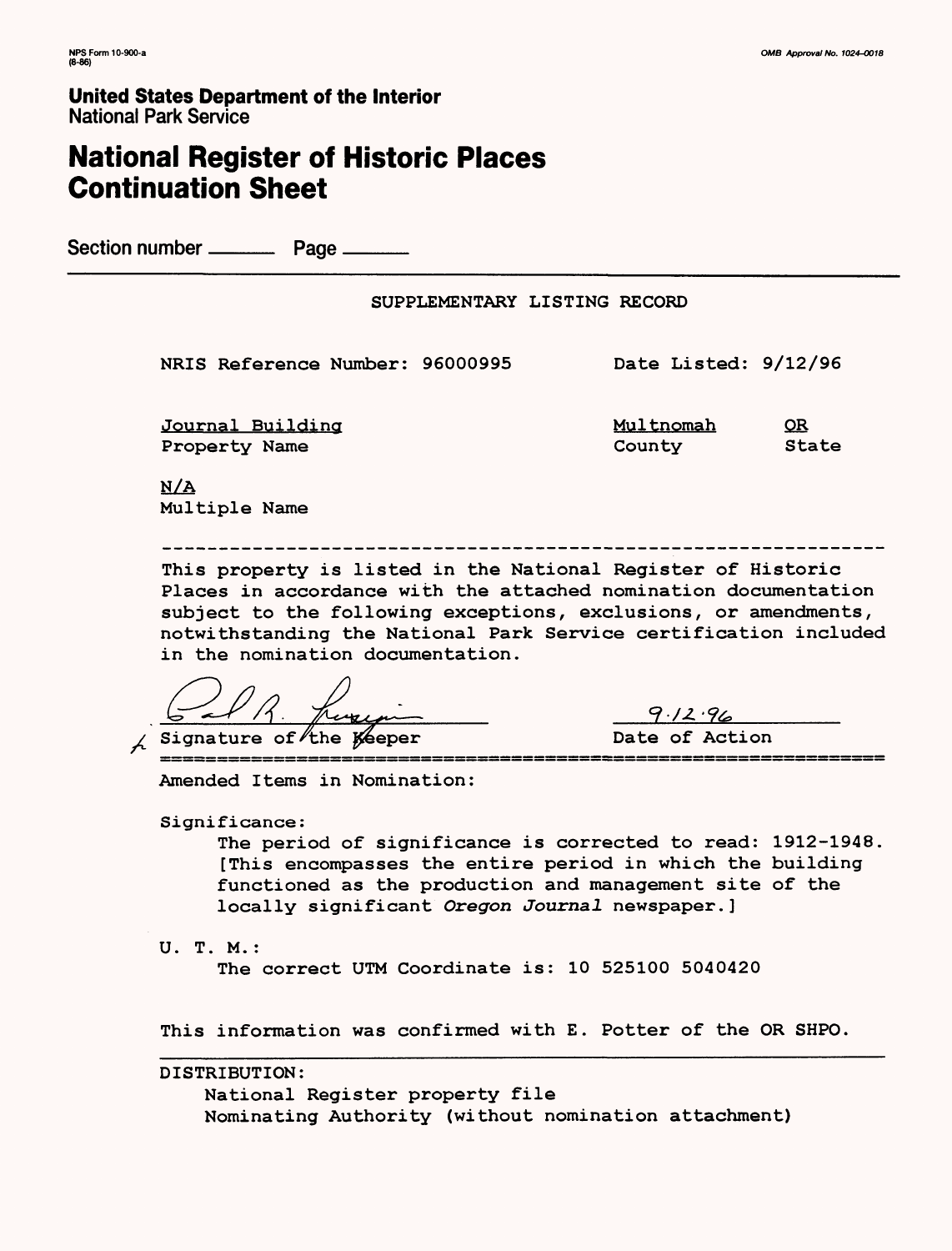### National Register of Historic Places **Registration Form**

| RECEIVED 2280                                             |  |
|-----------------------------------------------------------|--|
| AUG $\neq$ 0 1996                                         |  |
| NAT. REGISTER OF HISTORIC PLACES<br>NATIONAL PARK SERVICE |  |

This form is for use in nominating or requesting determinations for individual properties and districts. See instructions in *How to Complete the National Register of Historic Places Registration Form* (National Register Bulletin 16A). Complete each item by marking "x" in the appropriate box or by entering the information requested. If an item does not apply to the property being documented, enter "N/A" for "not applicable." For functions, architectural classification, materials, and areas of significance, enter only categories and subcategories from the instructions. Place additional entries and narrative items on continuation sheets (NPS Form 10-900a). Use a typewriter, word processor, or computer, to complete all items.

| 1. Name of Property                                                                                            |                                                                                                                                                                                                                                                                                                                                                                                    |                              |                           |
|----------------------------------------------------------------------------------------------------------------|------------------------------------------------------------------------------------------------------------------------------------------------------------------------------------------------------------------------------------------------------------------------------------------------------------------------------------------------------------------------------------|------------------------------|---------------------------|
| historic name                                                                                                  | Journal Building                                                                                                                                                                                                                                                                                                                                                                   |                              |                           |
| other names/site number ____                                                                                   | Jackson Tower                                                                                                                                                                                                                                                                                                                                                                      |                              |                           |
| 2. Location                                                                                                    |                                                                                                                                                                                                                                                                                                                                                                                    |                              |                           |
|                                                                                                                | 806 SW Broadway                                                                                                                                                                                                                                                                                                                                                                    |                              | NZAnot for publication    |
|                                                                                                                |                                                                                                                                                                                                                                                                                                                                                                                    |                              | $M\rightarrow$ vicinity   |
| state ___                                                                                                      | $\frac{\text{Oregon}}{\text{Oregon}}$ code $\frac{\text{OR}}{\text{OR}}$ county $\frac{\text{Multnomah}}{\text{Multnomah}}$ code $\frac{051}{\text{OSE}}$ zip code $\frac{972}{\text{OSE}}$                                                                                                                                                                                        |                              |                           |
| 3. State/Federal Agency Certification                                                                          |                                                                                                                                                                                                                                                                                                                                                                                    |                              |                           |
| State of Federal agency and bureau<br>comments.)                                                               | $\Box$ nationally $\Box$ statewide $\boxtimes$ locally. ( $\Box$ See continuation sheet for additional comments.)<br>tana Ham h<br>Signature of certifying official/Title Deputy SHPO<br>Oregon State Historic Preservation Office<br>In my opinion, the property $\Box$ meets $\Box$ does not meet the National Register criteria. ( $\Box$ See continuation sheet for additional | August 12, 1996<br>Date      |                           |
| Signature of certifying official/Title                                                                         |                                                                                                                                                                                                                                                                                                                                                                                    | Date                         |                           |
| State or Federal agency and bureau                                                                             |                                                                                                                                                                                                                                                                                                                                                                                    |                              |                           |
| 4. National Park Service Certification                                                                         |                                                                                                                                                                                                                                                                                                                                                                                    |                              |                           |
| I hereby certify that the property is:<br>Mentered in the National Register.<br>$\Box$ See continuation sheet. |                                                                                                                                                                                                                                                                                                                                                                                    | Signature of the Keeper<br>↗ | Date of Action<br>9.12.96 |
| $\Box$ determined eligible for the                                                                             |                                                                                                                                                                                                                                                                                                                                                                                    |                              |                           |
| National Register<br>$\Box$ See continuation sheet.<br>$\Box$ determined not eligible for the                  |                                                                                                                                                                                                                                                                                                                                                                                    |                              |                           |
| National Register.<br>removed from the National<br>Register.                                                   |                                                                                                                                                                                                                                                                                                                                                                                    |                              |                           |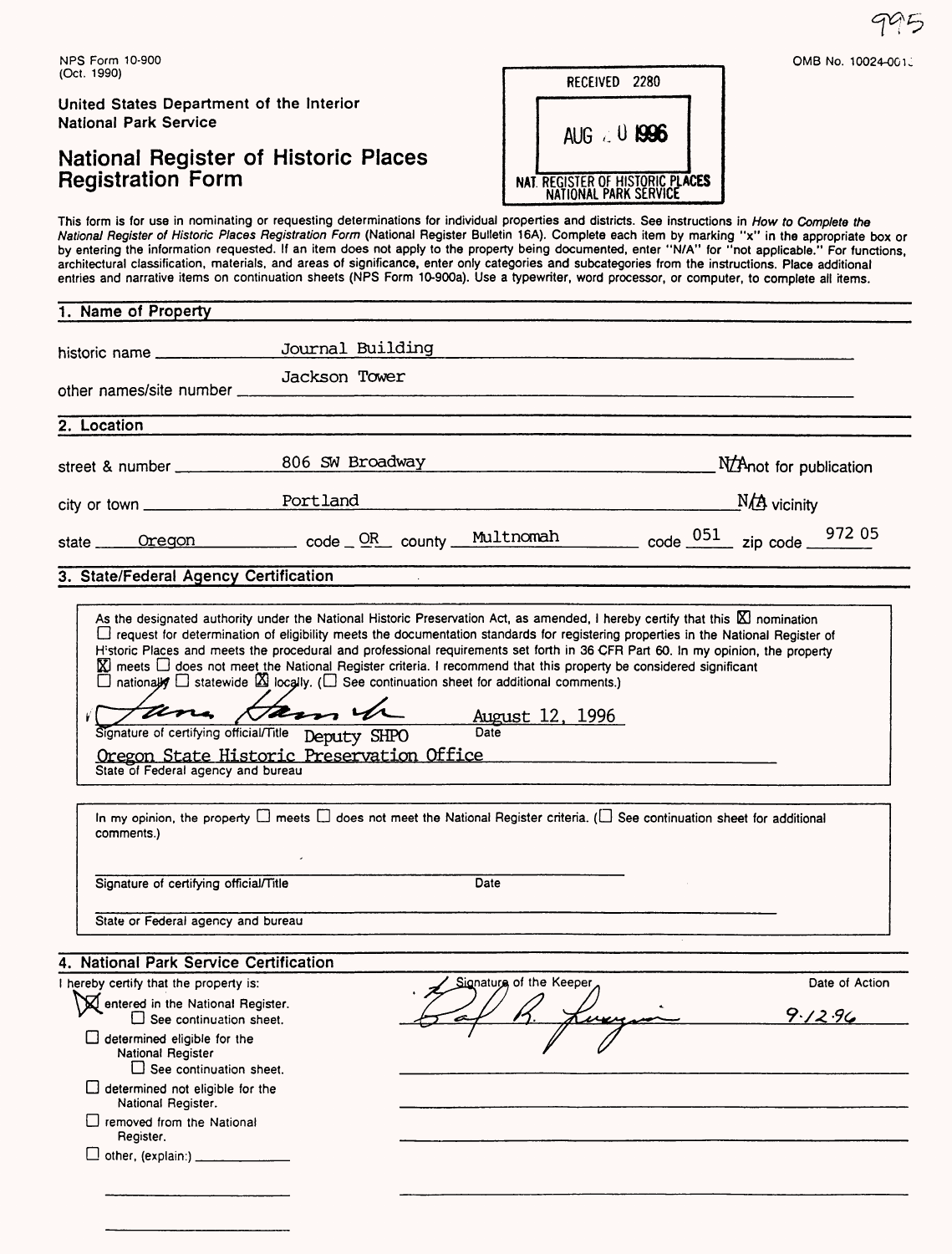| Journal Building                                                                                                   |                                                                                                |                                                                                                   |                            | Multnomah, OR                                 |  |  |
|--------------------------------------------------------------------------------------------------------------------|------------------------------------------------------------------------------------------------|---------------------------------------------------------------------------------------------------|----------------------------|-----------------------------------------------|--|--|
| Name of Property                                                                                                   |                                                                                                | County and State                                                                                  |                            |                                               |  |  |
| 5. Classification                                                                                                  |                                                                                                |                                                                                                   |                            |                                               |  |  |
| <b>Ownership of Property</b><br>(Check as many boxes as apply)                                                     | <b>Category of Property</b><br>(Check only one box)                                            | Number of Resources within Property<br>(Do not include previously listed resources in the count.) |                            |                                               |  |  |
| <b>E</b> private<br>$\Box$ public-local.<br>$\square$ public-State<br>$\square$ public-Federal                     | $\boxed{3}$ building(s)<br>$\Box$ district<br>$\Box$ site<br>$\Box$ structure<br>$\Box$ object | Contributing<br>$\mathbf{1}$                                                                      |                            | Noncontributing<br>$\mathcal{L}^{\text{max}}$ |  |  |
|                                                                                                                    |                                                                                                |                                                                                                   |                            | <b>Structures</b> Structures<br>1 Total       |  |  |
| Name of related multiple property listing<br>(Enter "N/A" if property is not part of a multiple property listing.) |                                                                                                | Number of contributing resources previously listed<br>in the National Register                    |                            |                                               |  |  |
| n/a                                                                                                                |                                                                                                | $-0-$                                                                                             |                            |                                               |  |  |
| 6. Function or Use                                                                                                 |                                                                                                |                                                                                                   |                            |                                               |  |  |
| <b>Historic Functions</b><br>(Enter categories from instructions)                                                  |                                                                                                | <b>Current Functions</b><br>(Enter categories from instructions)                                  |                            |                                               |  |  |
| INDUSTRY/PROCESSING-Communications                                                                                 |                                                                                                | COMMERCE/TRADE-Business                                                                           |                            |                                               |  |  |
|                                                                                                                    | facility                                                                                       |                                                                                                   |                            | 그는 그의 그의 사람들은 그의 사람들을 만들어 보이는 것이 없었다.         |  |  |
| COMMERCE/TRADE-Business                                                                                            |                                                                                                |                                                                                                   |                            |                                               |  |  |
|                                                                                                                    |                                                                                                |                                                                                                   |                            |                                               |  |  |
| 7. Description<br><b>Architectural Classification</b>                                                              |                                                                                                | <b>Materials</b>                                                                                  |                            |                                               |  |  |
| (Enter categories from instructions)<br>LATE 19th AND EARLY 20th CENTURY<br>AMERICAN MOVEMENTS--Skyscraper         |                                                                                                | (Enter categories from instructions)                                                              |                            |                                               |  |  |
|                                                                                                                    |                                                                                                | foundation Concrete                                                                               |                            |                                               |  |  |
|                                                                                                                    | (Commercial Style;<br>Beaux Arts Classicism)                                                   | walls $\frac{1}{2}$                                                                               |                            | Terra Cotta                                   |  |  |
|                                                                                                                    |                                                                                                | root                                                                                              | <b>Brick</b><br>Synthetics |                                               |  |  |
|                                                                                                                    |                                                                                                |                                                                                                   |                            |                                               |  |  |
|                                                                                                                    |                                                                                                |                                                                                                   |                            |                                               |  |  |

 $\mathcal{A}^{\mathcal{A}}$ 

Narrative Description (Describe the historic and current condition of the property on one or more continuation sheets.)

 $\mathcal{A}$ 

 $\overline{a}$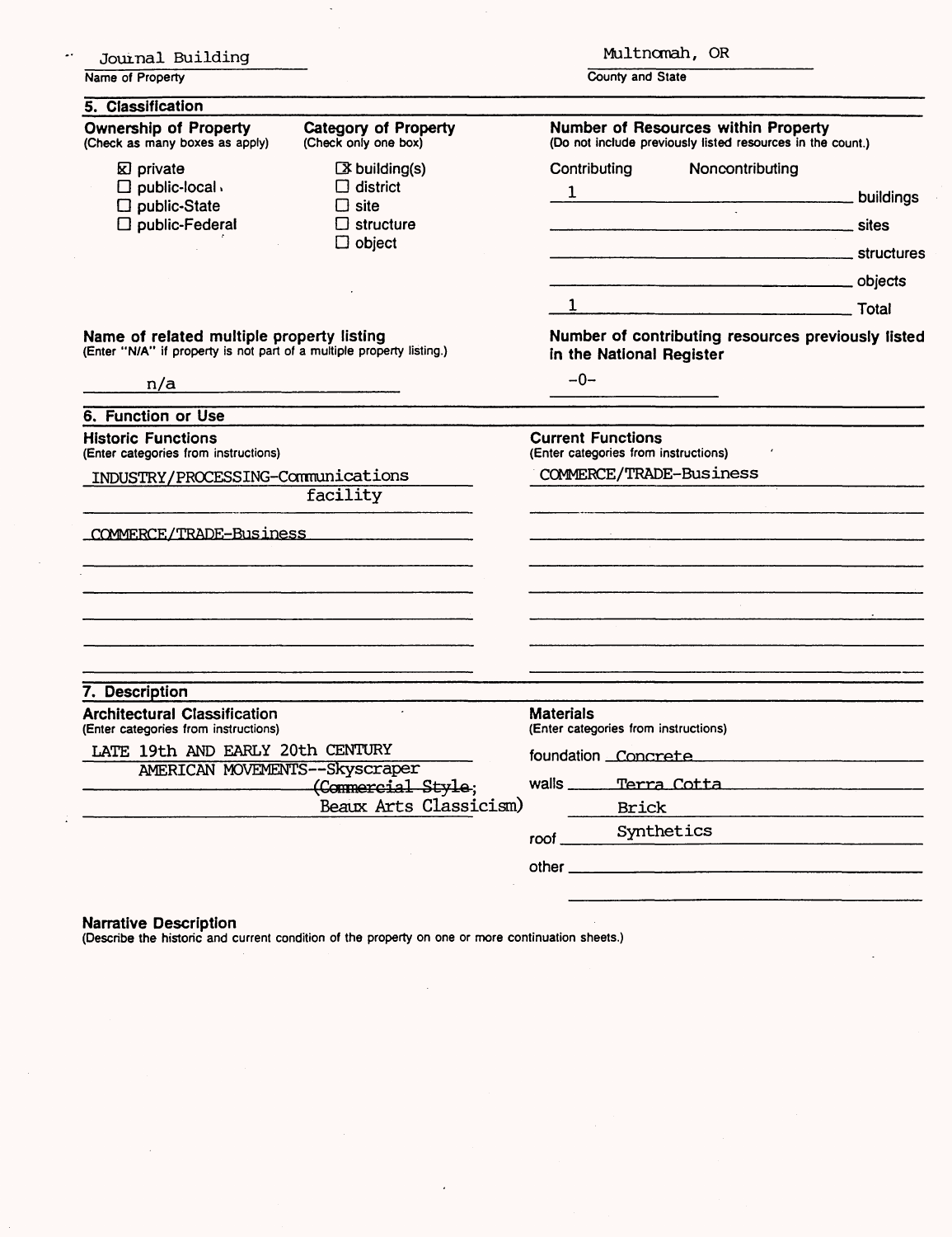Section number 7 Page 3

#### **SETTING**

The Journal Building is located on a 100-x 100-foot parcel at the southeast corner of Broadway and Yamhill Streets at the west end of downtown Portland. To the west are the abandoned Music Box and Fox Theaters. To the northwest is Nordstrom's Department Store. To the north is Pioneer Courthouse Square. Directly to the east is the Executive Building with Pioneer Place one block further east. To the south along Broadway are the Hilton Hotel, Paramount Theater and the Center for the Performing Arts.

Designed by the Reid Brothers, the Journal Building was their third major Portland job. The first was the 1891 Oregonian Building (demolished 1952). The second was the 1911 Yeon Building at 5th and Alder Streets. With the Oregonian Building, and another building for the San Francisco Call, the Reid Brothers had acquired an expertise in the specialized field of newspaper plant designs.

#### **EXTERIOR**

Constructed with a steel frame, the building was conceived as a 12-story white "wedding cake" tower, 60 feet at the base, with a setback to 48 feet square at the 11th floor, and another setback to about 16 feet square at the three story high clock tower. Above the clock tower is a one-story tower, with observation tower, 12 feet square surmounted by a pyramidal roof on which is a large flagpole. At either side of the tower, and slightly set back, a three-story element wraps around the tower. Beneath the entire structure is a two-story basement accommodating the press room.

The exterior of the building is faced with a combination of glazed white terra cotta and off-white brick. The first and second floors of the tower are faced with heavily rusticated terra cotta blocks, with three two-story high arched openings at the two street elevations. A terra cotta belt course sets off the third floor, also faced with rusticated terra cotta, surmounted by a second terra cotta beltcourse at the fourth floor level. Within this band are five double-hung wood sash windows at each street elevation.

Floors four through nine are faced with off-white brick laid in common bond. The windows at these floors are surrounded by projecting white terra cotta frames, a feature also used by the Reids in their Yeon Building. At the tenth floor, another terra cotta belt-course, together with a dentilled terra cotta and metal cornice at the eleventh floor level, sets off the "capital" of the classical column concept of the building. Here, elaborately sculptured, vertical terra cotta panels separate the double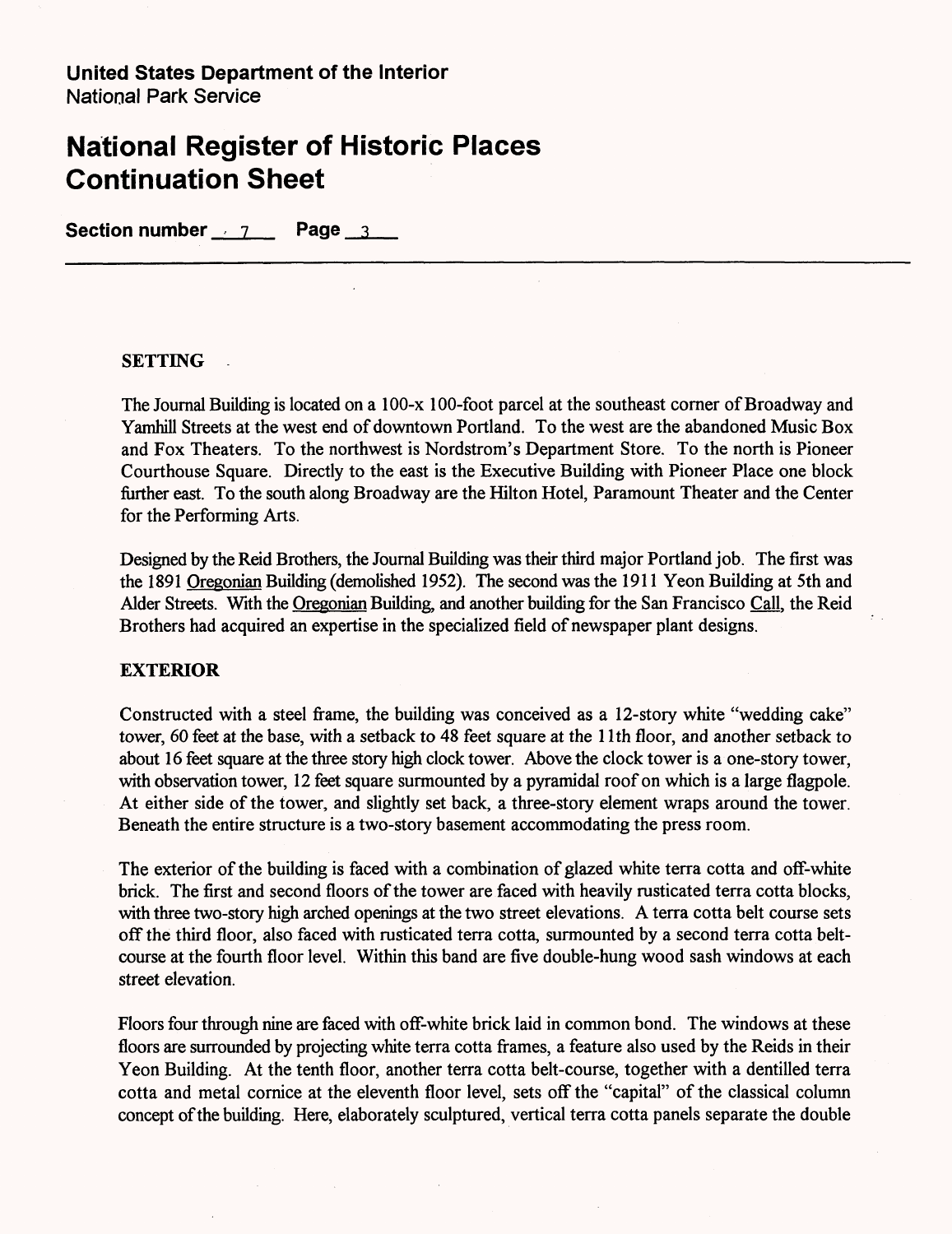**Section number 7 Page 4** 

hung wood sash windows.

Above the cornice, the building steps back six feet to a two-story layer on the "wedding cake," on top of which is another terra cotta and metal cornice. Here the theme of the building concept is repeated in miniature, two story high, flat pilasters of terra cotta, having simplified Doric capitals. Above this second cornice, at each corner, are oval shaped cartouches, surrounded by garlands, and surmounted by small flagpoles.

The clock tower repeats the eleventh and twelfth floor element in miniature, with the tripartite window openings separating by two capitaled columns, on which the clocks are mounted. The four clock faces have roman numerals; the four large clocks originally operated on battery impulses from a master clock in the basement. They were electrified in 1922. While the Journal occupied the building, the clocks chimed a single note on the quarter hour. Above the clock tower is a smaller, square, one-story pavilion, surrounded by a balustered terra cotta railing. The pyramidal roof is of standing seam metal., and the large center flagpole rises from a large, globe-like ornament atop the pyramid.

The three-story wings, which wrap around the tower, set back slightly from the face of the tower, were designed with an almost industrial appearance, having strip windows, three per bay, nearly filling the openings in the structural frame. At the Yamhill Street side, conveyers from the basement pressroom delivered newspapers to waiting delivery trucks at the street, and sidewalk elevators received the huge rolls of newsprint to feed the rotary presses.

The outstanding feature of the building, unique today, is the exterior lighting. The terra cotta belt courses and cornices were fabricated with round openings, into which were installed electric sockets for 2400 light bulbs. Other Portland Buildings, such as the Electric Building and the Yeon Building, were similarly lit. During World War II, these lights were turned off to save energy and were not relit until 1972.

#### **INTERIOR**

One enters the building through the center arched opening on Broadway, into a small lobby, where two small elevators, side by side, are located almost at the center of the tower. A single stairway behind the elevators, and a fire escape at the east face of the tower, provide exits from tower offices.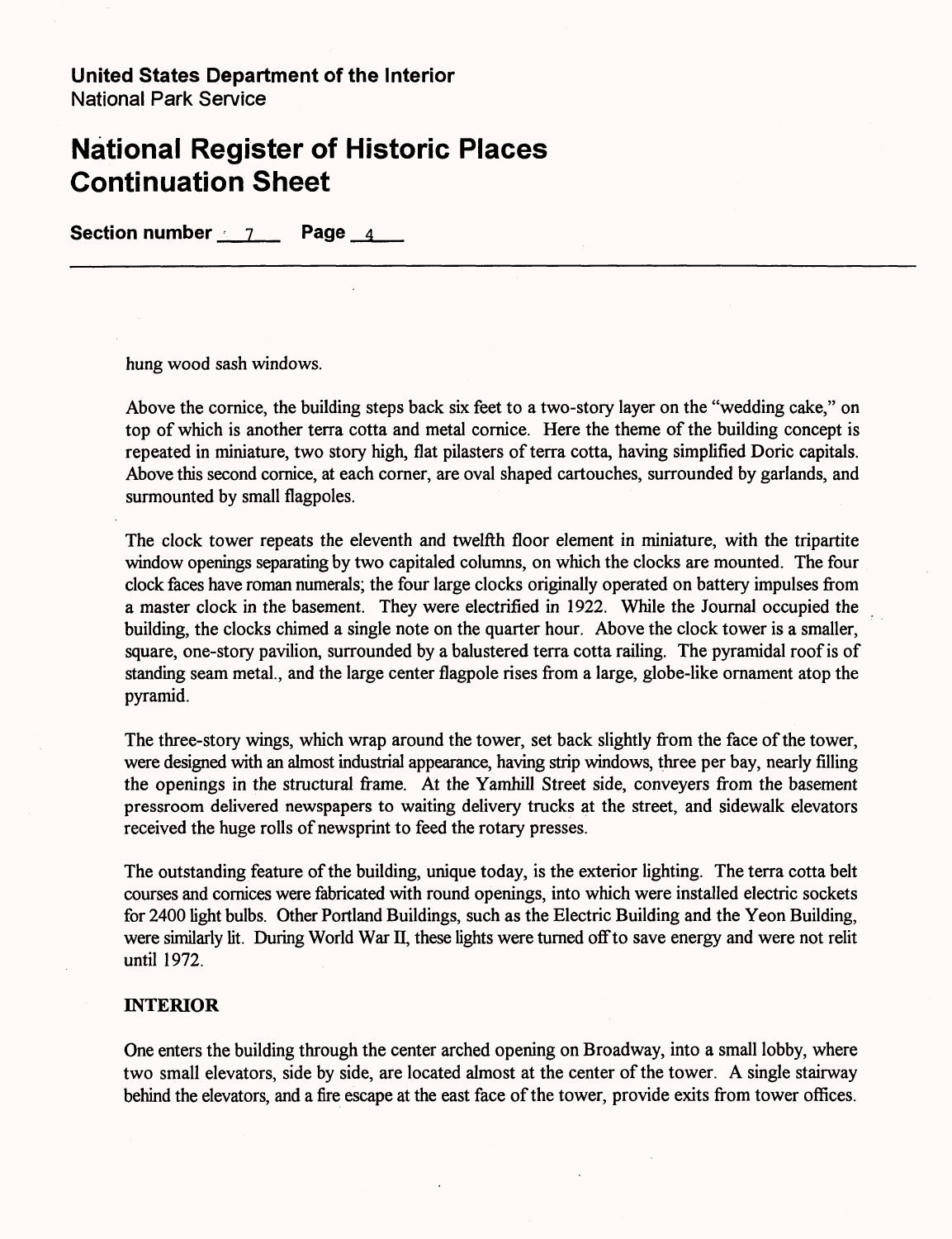Section number 7 Page 5

The interior of the office floors have been completely altered. As constructed, the basement was two stories deep to house the high speed Hoe presses. The basement also housed the stereotyping department and the mailing room. The first floor provided offices and lobby space for the business end of the enterprise: Advertising, circulation, bookkeeping and management. Editorial staff, reporters, telegraph, the library and the filing room were on the mezzanine. The art, engraving and composition departments were on the second floor. As presently configured, the basement is a twolevel parking garage. The ground floor contains one large storefront space at the northwest corner, and two smaller storefronts at the south.

The relatively small square floor plan on the upper floors were conducive to a single entity leasing out an entire floor. Floors 3 through 9 had only sixteen offices, while the top two floors had a mere eleven. Today, the upper floors are all used for offices, often leased by a single entity.

#### **ALTERATIONS**

- 1930s The Journal modified the south wing along Broadway. It was remodeled with a colonial revival front to house "Mary Cullen's Cottage," a demonstration kitchen and information desk on household matters, supplementing a very popular feature column of the same name which then appeared in the paper.
- 1950 Alterations for the storefront at 812 Broadway and lobby by Glenn Stanton, ALA for Theodore Bruno (owner). The basement was also altered by Stanton to accommodate a 100-car two-story garage. At this time, the building's base was modernized with a four-inch Arizona fieldstone veneer, removing the rusticated terra cotta.
- 1950 Restaurant and interior alterations at 818 Broadway by Warren Weber, ALA for Whistlin' Pig (tenant).
- 1953 Restaurant and interior alterations at the northwest corner of the building (804 Broadway) by John W. Gloe, AIA for Davey's Locker Restaurant.
- 1960 Installation of high-speed automatic elevators.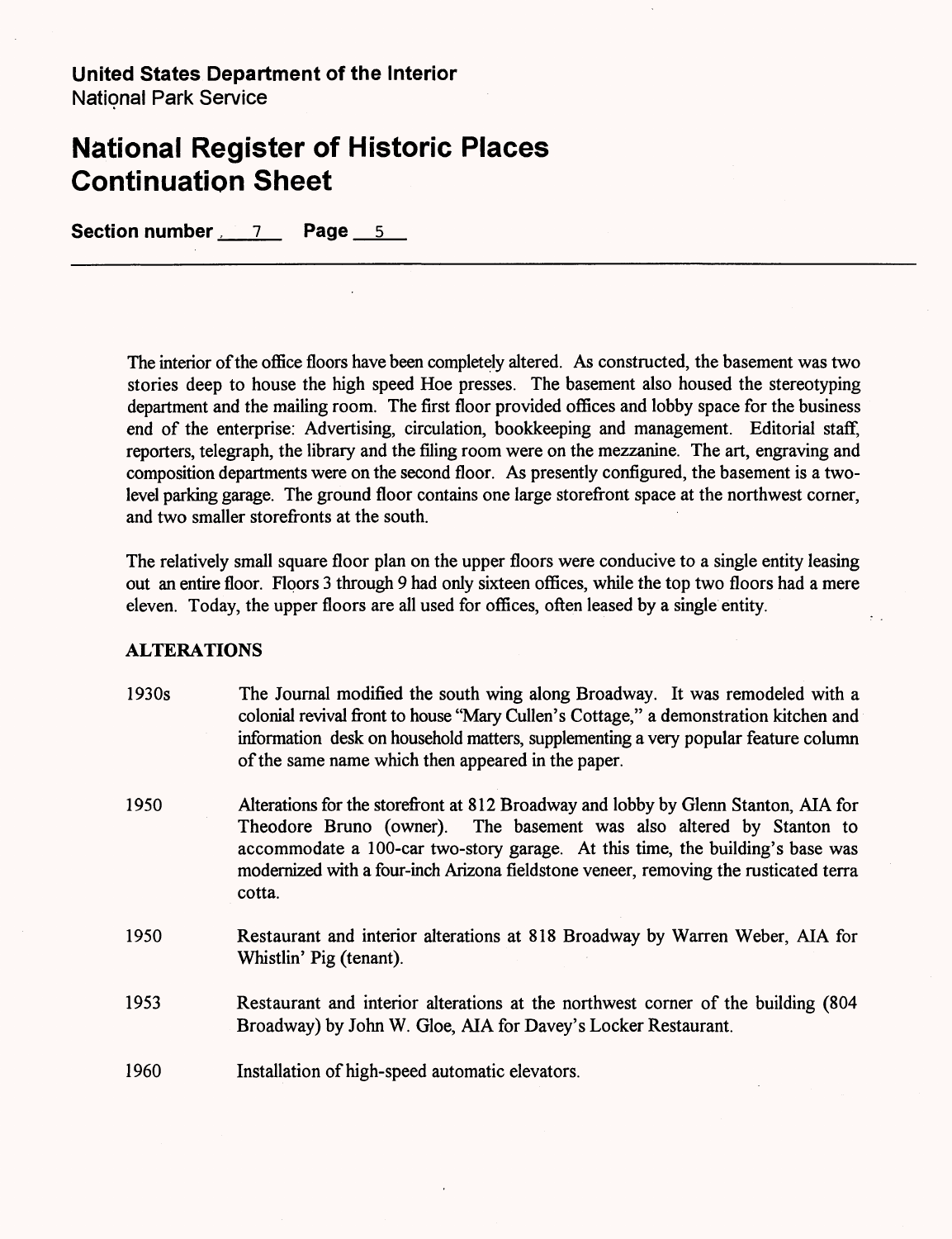Section number 7 Page 6

 $\mathcal{L}$ 

| 1971-73 | Storefront and interior alterations at the northwest corner (804 Broadway) by Farr-<br>Biggerstaff for Herfy's Restaurant; lobby alterations also by Farr-Biggerstaff.                                                                                                                                                                                                                                                                                                        |
|---------|-------------------------------------------------------------------------------------------------------------------------------------------------------------------------------------------------------------------------------------------------------------------------------------------------------------------------------------------------------------------------------------------------------------------------------------------------------------------------------|
| 1975    | Arizona field stone removed; rusticated terra cotta surface replicated by use of stucco.<br>Building painted white.                                                                                                                                                                                                                                                                                                                                                           |
| 1975    | Storefront at 812 Broadway by DMJM for Bruno Studios.                                                                                                                                                                                                                                                                                                                                                                                                                         |
| 1979    | Storefront remodel and interior alterations at 804 Broadway by Herbert K. Chin, AIA<br>for Hunan Restaurant (tenant).                                                                                                                                                                                                                                                                                                                                                         |
| 1983    | Storefront and interior alteration at 804 Broadway by Columbia Restaurant Sales for<br>Lui Chi Restaurant.                                                                                                                                                                                                                                                                                                                                                                    |
| 1988    | Storefront and interior alterations at 818 Broadway by Petter Moe for Ask Mr.<br>Foster (tenant).                                                                                                                                                                                                                                                                                                                                                                             |
| 1991    | Storefront and interior alterations at the northwest corner of the building (804<br>Broadway) by Jeffrey Miller, AIA for Margulis Jewelers; Fire escape modifications.<br>Breedlove, McConnell, Granning, Pease, Engineers; storefront (818--tenant Blazers)<br>on Broadway); accessible ramps, lobby alterations and bathrooms on first floor.<br>KSWA for owner; Storefront and interior alterations at 812 Broadway by Associates<br>in Architecture for tenant (Papyrus). |
| 1992    | Reroofed building.                                                                                                                                                                                                                                                                                                                                                                                                                                                            |

Fire sprinklers and suspended ceilings have been installed throughout the tower. Partitions and doors are not original and toilets were remodeled in 1963. Like many smaller office buildings in Portland, men's and women's toilets are located on alternate floors.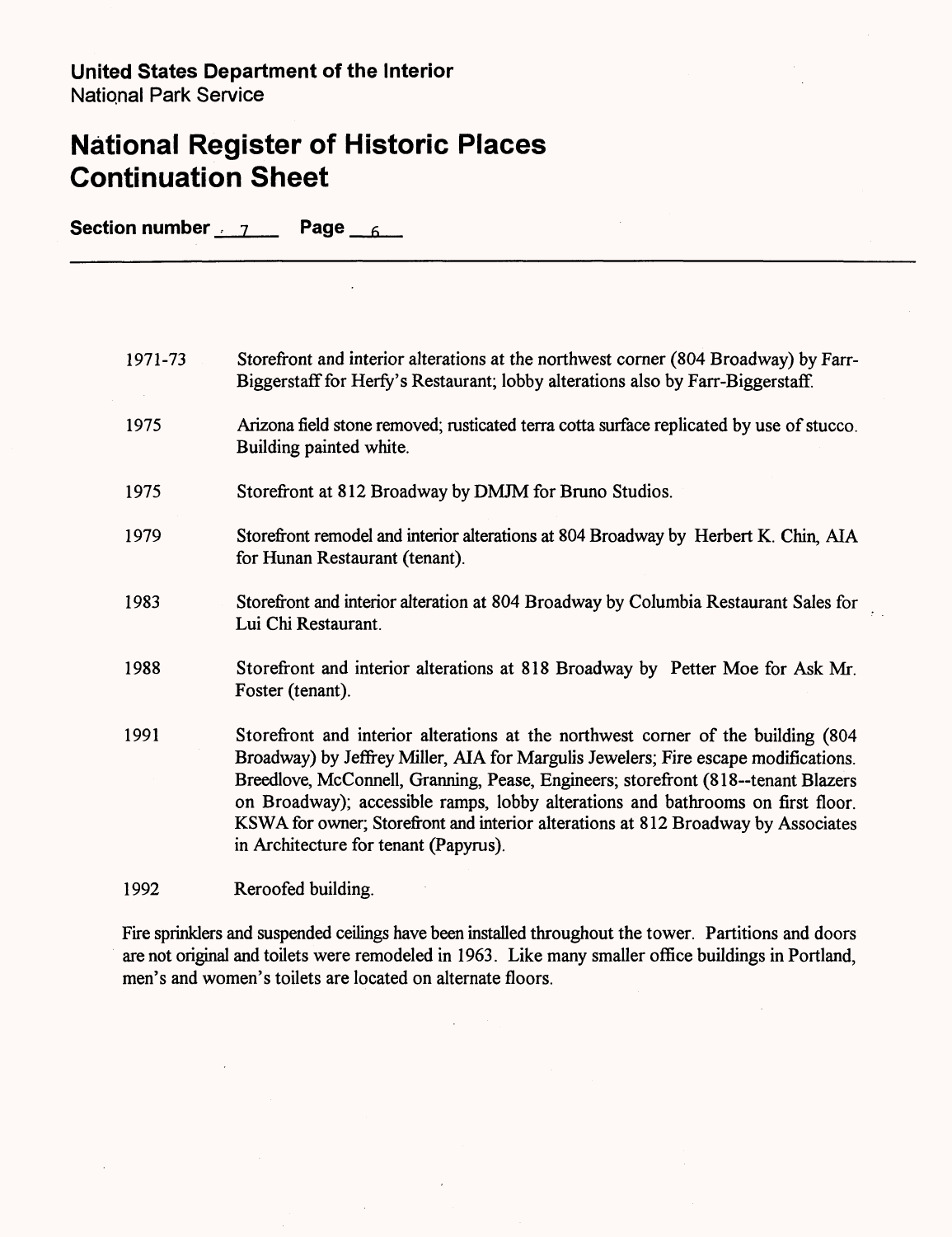#### **8. Statement of Significance**

#### **Applicable National Register Criteria**

(Mark "x" in one or more boxes for the criteria qualifying the property for National Register listing.)

- $\square$ **EXA** Property is associated with events that have made a significant contribution to the broad patterns of our history.
- $\Box$  B Property is associated with the lives of persons significant in our past.
- $\overline{\mathbb{X}}$  C Property embodies the distinctive characteristics of a type, period, or method of construction or represents the work of a master, or possesses high artistic values, or represents a significant and distinguishable entity whose components lack individual distinction.
- $\Box$  D Property has yielded, or is likely to yield, information important in prehistory or history.

#### Criteria Considerations

(Mark "x" in all the boxes that apply.)

Property is:

- $\Box$  A owned by a religious institution or used for religious purposes.
- $\Box$  **B** removed from its original location.
- $\Box$  C a birthplace or grave.
- $\Box$  **D** a cemetery.
- $\square$  **E** a reconstructed building, object, or structure.
- $\Box$  **F** a commemorative property.
- $\Box$  G less than 50 years of age or achieved significance within the past 50 years.

#### Narrative Statement of Significance

(Explain the significance of the property on one or more continuation sheets.)

#### 9. Major Bibliographical References

| <b>Bibilography</b><br>(Cite the books, articles, and other sources used in preparing this form on one or more continuation sheets.)                                                                                                                                    |                                                                                                                                                                     |
|-------------------------------------------------------------------------------------------------------------------------------------------------------------------------------------------------------------------------------------------------------------------------|---------------------------------------------------------------------------------------------------------------------------------------------------------------------|
| Previous documentation on file (NPS):                                                                                                                                                                                                                                   | Primary location of additional data:                                                                                                                                |
| $\Box$ preliminary determination of individual listing (36<br>CFR 67) has been requested<br>$\Box$ previously listed in the National Register<br>$\square$ previously determined eligible by the National<br>Register<br>$\Box$ designated a National Historic Landmark | $\Box$ State Historic Preservation Office<br><b>EX Other State agency</b><br>$\Box$ Federal agency<br>Ex Local government<br>$\Box$ University<br>$\boxtimes$ Other |
| $\Box$ recorded by Historic American Buildings Survey<br>$\Box$ recorded by Historic American Engineering                                                                                                                                                               | Name of repository:<br>Oregon Historical Society                                                                                                                    |

Multnomah, OR County and State

**'Areas of Significance** (Enter categories from instructions)

ARCHITECTURE

COMMINICATIONS  $\bar{\mathcal{A}}$ Period of Significance 1912^1946\_\_\_\_\_ **Significant Dates** 1912\_\_\_\_\_\_\_  $\mathcal{L}^{\mathcal{L}}$ **Significant Person** (Complete if Criterion B is marked above) N/A **Cultural Affiliation** N/A

Architect/Builder

The Reid Brothers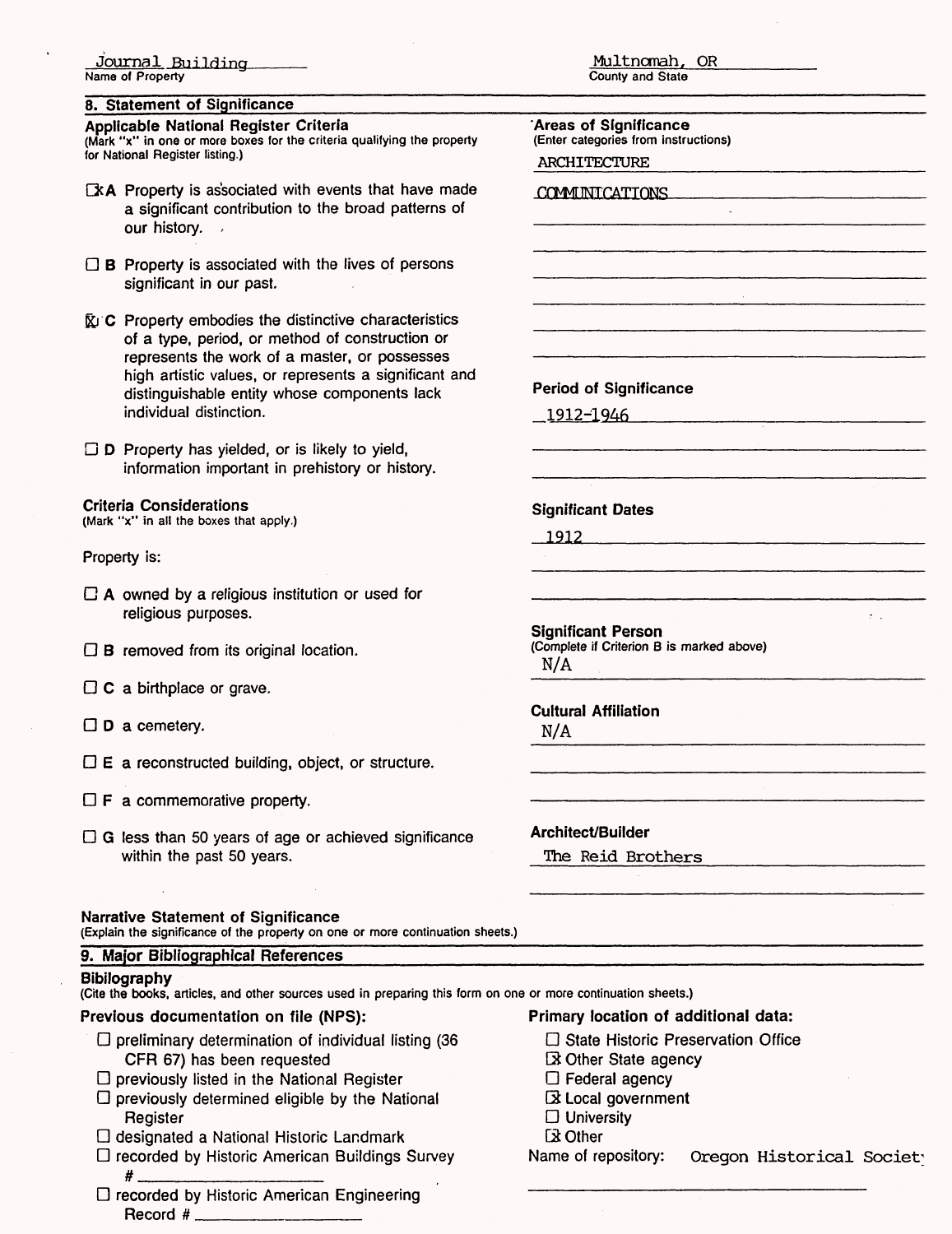## **National Register of Historic Places Continuation Sheet**

Section number  $\frac{8}{2}$  Page  $\frac{1}{2}$ 

**JOURNAL BUILDING (1912) (JACKSON TOWER)** 806 SW Broadway Portland, Multnomah County, Oregon

#### **COMMENTS OF THE STATE HISTORIC PRESERVATION OFFICE**

The 12-story steel-frame skyscraper detailed in the tradition of Beaux Arts Classicism that was erected as headquarters of Portland's evening newspaper, *The Oregon Journal,* was completed in 1912 from a design by the noted San Francisco-based Reid Brothers firm. The building which upon completion provided the highest oberservation point in the business district, stands at the southeast corner of Broadway and SW Yamhill, where it is a defining element of the public square created in the void left by demolitions of the old Portland Hotel and the parking structure which displaced it. The characterization of the tower in this application as the "campanile of Pioneer Courthouse Square" is fitting. The property is an outstanding illustration of how architects and structural engineers successfully related parts to the whole composition in tall building design. As such, it meets National Register Criterion C in the area of architecture.

The building is 100 feet square at the base, the area of a quarter of the block, and rests on a twostory basement that formerly was the press room/industrial plant. Three-story wings fill the lot on south and east sides. At the street corner, a tower 60 feet square in plan rises to house leased office space above floors originally used by the newspaper's various departments. The tower is configured for a stepback at the 11th story, and the 12th floor is a clock tower with terminal outlook.

The well-proportioned exterior scheme of the tower block incorporates a three-story base (including the mezzanine) originally in rusticated terra cotta. On either facade, there are three colossal Roman arched openings with recessed Baroque framing elements. The fourth through ninth stories are faced with off-white brick and have terra cotta window surrounds. The tenth story is demarcated by terra cotta belt course and a classical cornice of terra cotta and formed metal. Windows are separated by ornamental vertical panels in high relief. The eleventh story is a step back crowned by a cornice and balustrade. The 12th story is the clock tower representing a further set back with a decorative terminal superstructure. Exterior lighting was an integral feature of the design for the purpose of outlining the building's distinguishing features at night. The terra cotta units making up belt courses and cornices were manufactured with bulb sockets. The elevator lobby is reached from the central entrance portal on Broadway.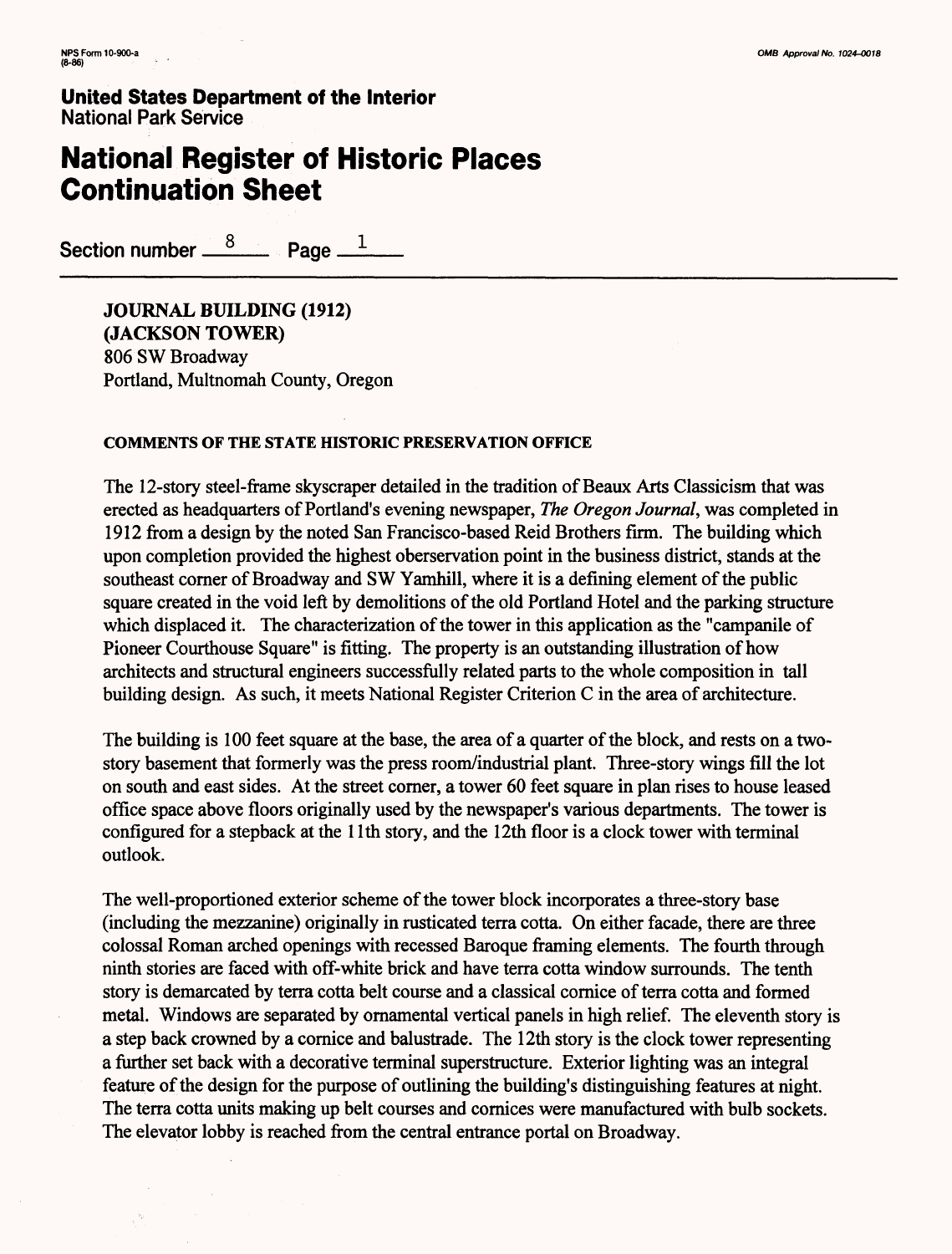# **National Register of Historic Places Continuation Sheet**

#### Q 2 Section number  $\frac{8}{2}$  Page

The newspaper company vacated the building in 1948 to move into the Public Market Building on the waterfront, but the property on Broadway continued under management of the Journal Building Company, a family-owned corporation whose stockholders were relations of C. S. "Sam" Jackson, publisher of *The Oregon Journal* The office floors now are comprehensively remodeled. Suspended ceilings and new finishes are typical. Of the alterations from 1930 onward, the one which had most visual impact on the tower exterior occurred in 1950 when the basement was converted to parking and the terra cotta base was obliterated by a veneer of Arizona fieldstone. In 1975, the incompatible alteration was reversed. The historic base detailing was replicated in stucco and lath coated with synethic resin. Fred Sherer and Sons Contractors were responsible for the durable and visually well-matched terra cotta reproduction.

In 1902, the newly-founded *Portland Evening Journal* was acquired by C. S. Jackson, publisher of *The East Oregonian.* Jackson changed the name of the paper to *Oregon Journal,* and the reorganized daily became one of three major newspapers of the state's principal city during the early years of the 20th century. The others were *The Oregonian* and the *Telegram,* which had its heyday from 1907 to 1931. After the Newhouse chain purchased *The Journal* in the 1970s, Jackson's paper carried on into the 1980s before the presses were stopped. The property secondarily meets Criterion A in the area of communications as the long-term headquarters (1912-1948) of one of the state's most influential papers in the heyday of the print news industry. Today, only one other vintage headquarters of a historic Portland newspaper remains: the Telegram Building (1922), which was listed in the National Register in 1994. The period of significance for the subject property is drawn to 1946 to encompass all but the final two years of its function as production and management site of *The Oregon Journal*

The Journal Building is one of three important commissions fulfilled by Reid and Reid in Portland. The other two were the old Oregonian Building of 1891, no longer standing, and the Yeon Building of 1911 which the Journal Building exceeded in altitude by 45 feet, partly due to its uphill location. The Yeon Building on SW Fifth Avenue also has been nationally registered.

The structural features of modern fireproof skyscrapers were worked out in Chicago from 1890 onward. The Reid Brothers, with James William Reid and Merrit J. Reid as principals in association with their brother Watson, were well acquainted with the flexible steel frame and lightweight, fire-resistant tile cladding. James Reid (1851-1943) a Canadian by birth, was a graduate of McGill University in Montreal and gained a degree in architecture at M. I. T. As this building suggests in its sophisticated decorative program, he studied abroad at the Ecole des Beaux Arts in Paris. He centered his practice in San Francisco with his brothers from 1888 onward and added a number of landmarks to the skyline there, including the original Fairmount Hotel (1906), the New Cliff House (1908), the Fitzhugh Buidling in Union Square, and the Call Office Building for Claus Spreckles.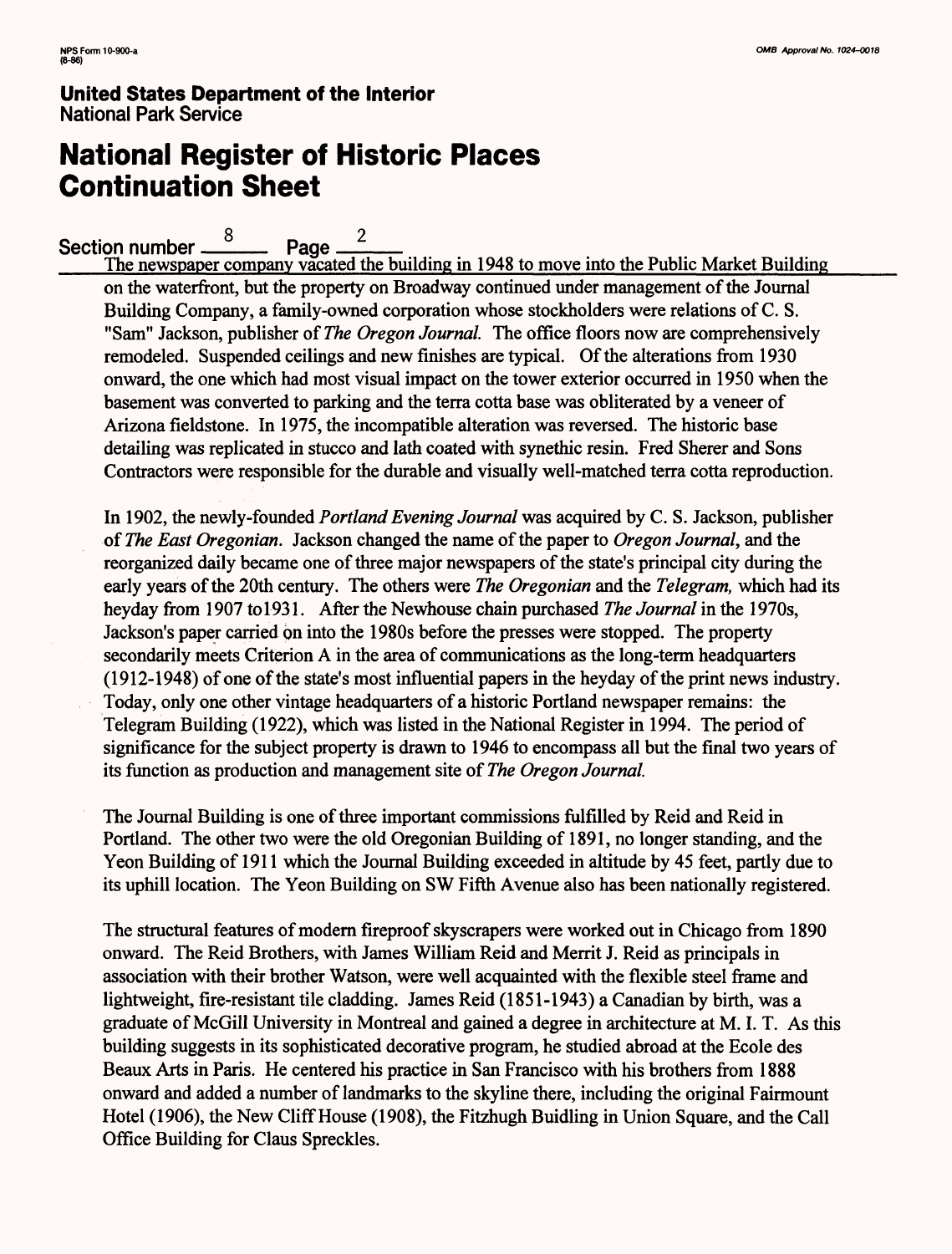### **National Register of Historic Places Continuation Sheet**

**Section number R R Page 3** 

#### **SETTING**

The Journal Building is located at the northwest corner of Yamhill and Broadway. The Central City Plan for the City of Portland designates this area along Broadway as a "bright lights district." This in part arises from the location of numerous theaters along Broadway, including the revitalized Paramount. It also arises from the exterior lights found on many of Portland's early skyscrapers found on Broadway. The Electric Building is one; two blocks away is another, the Journal Building.

As first developed at the end of the 19th century, Block 180 was several blocks distant from the heart of downtown Portland then concentrated along the waterfront. The block contained single family dwellings, a mixture of detached and duplex housing. Specifically, the northwest corner contained a duplex and a single family dwelling. As Portland grew, especially following the flood of 1894, the downtown moved slightly westward and the area along Broadway filled with boarding houses, churches, carriage houses and other substantial structures. By 1900, the United Carriage Company was cater corner; across the street was First Unitarian Church and down the block was a steam laundry and Turkish bath.

When constructed, the Journal Building adjoined the six story YWCA Building at the southwest corner of the block, and the eight story YMCA at the southeast. Two old houses stood still stood at the northeast corner. Across Yamhill Street was the Portland Hotel, while nearby were the new 1911 Helig and the Baker Theaters. The Broadway streetcar line went by the entrance of the building.

#### **HISTORY OF THE BUILDING**

"Journal to Erect Costly Home for Paper" announced the paper's October 22, 1911 front page headline. Designed by Reid Brothers of Portland and San Francisco, the Journal Building would be an elaborate home to Portland's leading newspaper. It featured a "wedding cake" design with a twostory 100' by 100' base narrowing to seven more stories 60' by 60', narrowing further on the 10th and 11th floors and topped by a dramatic clock tower.

The basement, two stories deep, housed the high speed Hoe presses; passersby could look down windows along Yamhill to see the presses rolling out over 72,000 newspapers an hour. The basement also housed the stereotyping department and the mailing room. The first floor provided offices for the business end of the enterprise: Advertising, circulation, bookkeeping and management. Editorial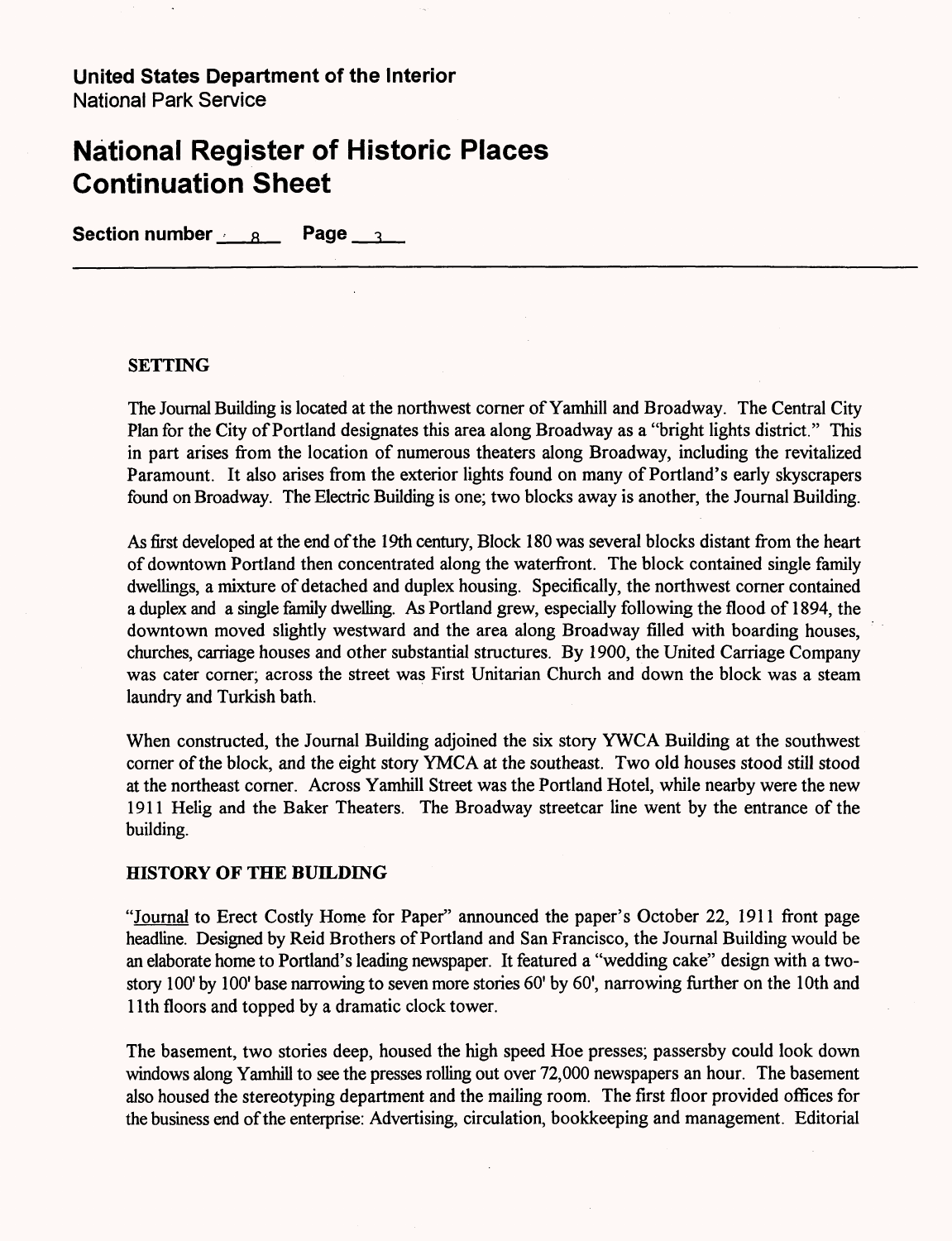### **National Register of Historic Places Continuation Sheet**

Section number 8 Page 4

staff, reporters, telegraph, library and filing room were all be on the mezzanine. The art, engraving and composition departments were on the second floor. Floors 3 through 11 were leased out for offices with sixteen units on floors 3-9 and 11 units on floors 10 and 11. The building was designed to allow a business to lease an entire floor.

And, following a trend began in the 1905 Lewis & Clark Exposition, the outline of the Journal Building was illuminated.

The Journal further announced that native Oregon materials would be used throughout the building. A mural painted by an Oregon artist would grace the lobby; up to \$25,000 was being put into the budget depending on the prominence of the artist.

The entire structure would cost between \$350,000 and \$700,000. The newspaper was prepared to pay \$350,000; it sought to entice its friends to buy bonds for the balance. These bonds, issued by the Security Savings and Trust beginning on October 26th, were offered at 6% interest for ten years. The building was to be substantially completed by March 1, 1912 with the entire structure ready by August 1 of that year.

The City of Portland issued the building permit on December 13, 1911. Construction proceeded rapidly, with the newspaper announcing at one point that Dinwiddie Construction Company had actually completed seven stories of steel frame in one week.

The newspaper published its first edition from the new home on August 19th, 1912. In 30 hours, with the help of 30 men and six vans from C. 0. Pick Transfer, the Journal moved lock, stock, barrel and presses.

The most dramatic element of the building was its enormous clock tower. The clock operated mechanically until 1922 when it was electrified by the Standard Electric Time Company. On the quarter hour, the bells rang, cast at the M. C. Shane Bell Foundry in Baltimore. Adorning the outline of the building were electric lights, 2400 of them, each 25 watts strong.

During World War II, to conserve electricity, the lights were turned off. Shortly after the end of the war, the Journal moved to yet another new home. In 1948, the Journal purchased the Public Market Building at Yamhill and Front, six blocks to the east. In June 1948, the bells were relocated to the new building. After the newspaper departed, the building continued to be owned by the Journal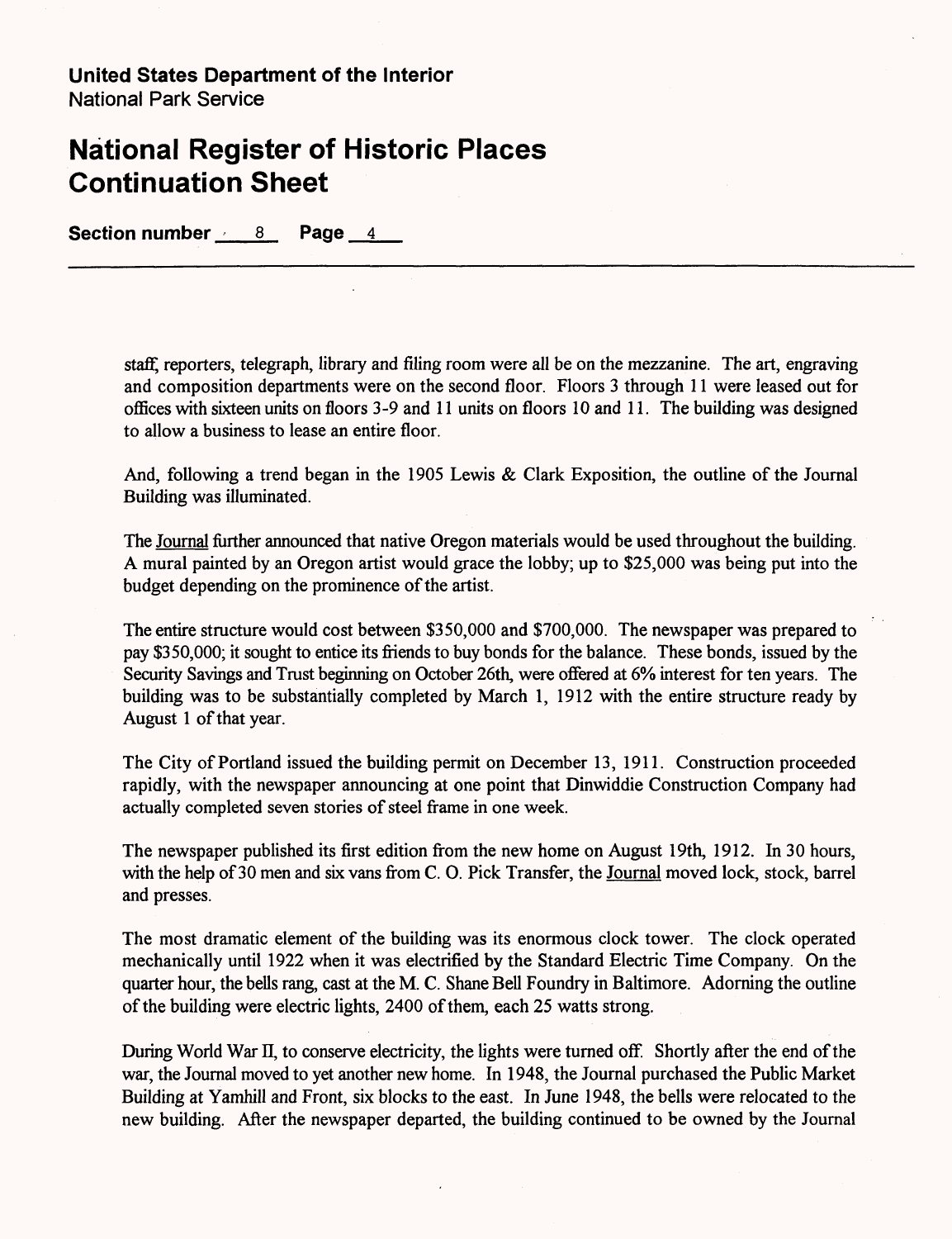Section number 8 Page 5

Building Company, a privately held company whose stock was owned in entirety by the Jackson family, publishers of the Journal. Shortly after the departure of the newspaper, in 1951, the building was named Jackson Tower after C. S. Jackson, publisher of the Journal and patriarch of the building owners.

Effective July 1, 1958, the Jackson family sold the building to Theodore Bruno for approximately \$700,000. Bruno modernized the building, investing over \$300,000 in improvements. With Skidmore, Owings and Merrill as architects, Bruno modernized the lobby, steam-cleaned the exterior, adapted the basement for a 100-car garage, installed high-speed elevators, and upgraded tenant spaces. Major tenants at the time included Bruno Photography studios, Davey's Locker (a restaurant) and the Whistlin' Pig (a restaurant).

On October 2, 1970, the Journal Building was again sold—twice. Bruno sold the building to the Eighth Avenue Development Corporation for approximately \$1.15 million. Eighth Avenue was a wholly owned subsidiary of the Dayton Corporation of Minneapolis, MN. That firm in turn sold the building to B & D Development. B & D was a privately held company owned by W. E. and R. H. Roberts, who continue to own the building. Beginning with their ownership, the Roberts family again invested considerable funds to upgrade the building; a notable improvement was the re-electrification of the cornice lines with the 1800 25-watt lights.

### **THE OREGON JOURNAL**

On March 10, 1902, A. D. Bowen-with William Wasson as editor—started publishing a "campaign paper" called the Portland Evening Journal from offices in the Goodnough Building. On July 23 of that year, the paper became the property of Sam Jackson. Jackson already published the East Oregonian in Pendleton. He changed the name to the Oregon Journal with a masthead policy "to be free, fearless and independent." The newspaper competed with the Oregonian and the Telegram for prominence in the city. It took an early lead in the good roads program with the slogan, "Get Oregon out of the Mud." Although younger than the Oregonian by 50 years, by the 1920s, the Journal was considered by many the premier newspaper in the city.

Regrettably, the life and time of newspapers seem to be precarious at best. One major competitor, the Telegram survived from 1907 to 1931 (and until 1939 as the Scripps-Howard News Telegram). The Journal survived, and at times prospered, but finally died in the mid-1980s, having been acquired by the Newhouse newspaper chain in the 1970s.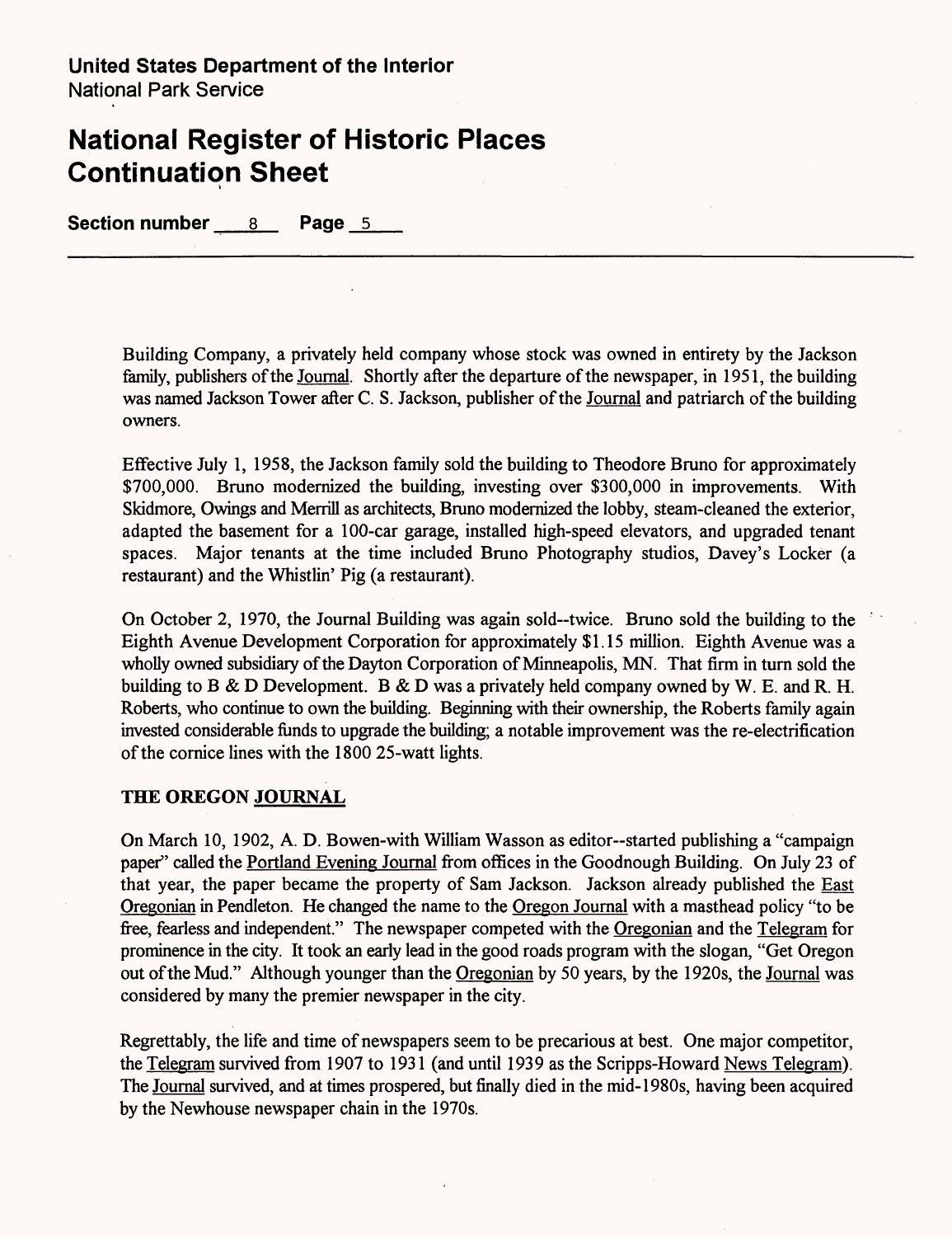### **National Register of Historic Places Continuation Sheet**

**Section number 8 Page 6** 

#### **REED BROTHERS**

James William Reid with his brother, Merritt J. Reid, were San Francisco architects whose firm, Reid Brothers, designed the old Oregonian Building (1891), the Yeon Building (1911) and the Oregon Journal Building (1912) all in Portland.

The Reid brothers were born in St. Johns, New Brunswick, Canada. James Reid was born on November 25, 1851, attended McGill University in Montreal, received his architectural education at the Massachusetts Institute of Technology, and studied at the Ecole des Beaux Arts in Paris. He first worked as a draftsman with the Evansville & Terre Haute Railroad in Evansville, Indiana. In 1886, James and his borther Merritt went to San Diego, California to design the Coronado Hotel, and in 1888, the Reids opened their office in San Francisco, which continued until Merritt's death and James Reid's retirement in 1932. Another brother, Watson E. Reid, was also in the practice with James and Merritt for a time. Watson Reid died in Vancouver, B.C. in 1943.

James Reid died in San Francisco on September 22, 1943 at the age of 91. He was a Fellow of the American Institute of Architects.

Reid Brothers had a very successful practice. Among their works in San Francisco were the old Fairmount Hotel (1906), the Call Office Building, Hale Brothers department store (1902 & 1907), the Cliff House (1908), Matson Building, Fitzhugh Building, and the Western States Insurance Building, all in San Francisco. In Los Angeles, they designed the Fitzhugh Building and the Merritt Office Building. In San Rafael, they designed the Carnegie Library and in Contra Costa County, the Byron Springs Resort Hotel.

In Portland, two Reid Brothers designed buildings still stand: The Yeon Building and the Oregon Journal Building. The Yeon Building was listed in the National Register in 1992 for its association with John Yeon and for its architecture.

#### **HISTORY OF TERRA COTTA IN PORTLAND BUILDINGS**

One of the striking elements of the Journal Building is its use of glazed terra cotta as an exterior sheathing material on a steel frame. It is this material which allows the building to be fireproof, the elaborate decoration, and the electrification of its cornice lines.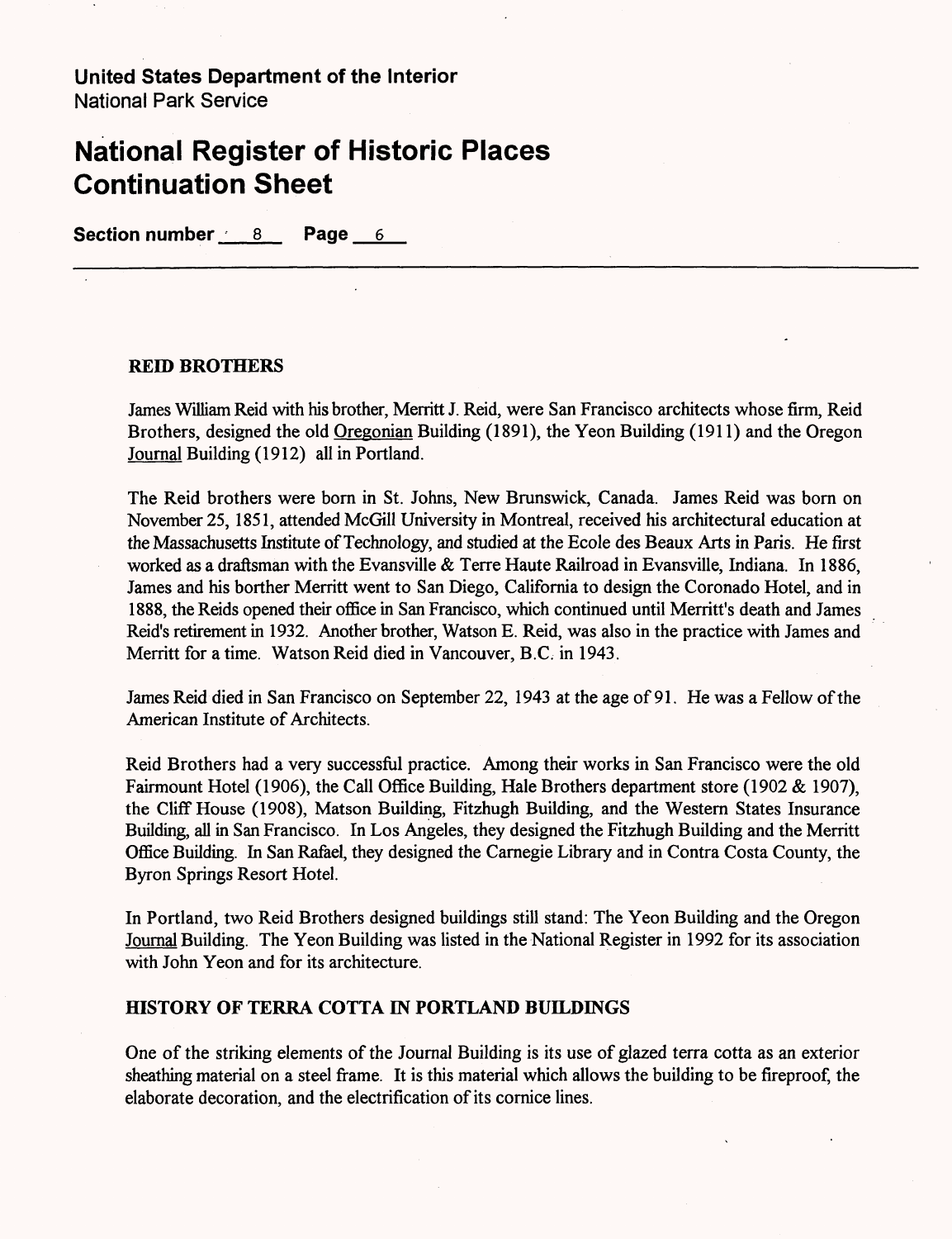### **National Register of Historic Places Continuation Sheet**

**Section number** 8 **Page** 7

There are different types and uses of glazed terra cotta. Portland office buildings generally used architectural terra cotta. This type is a design of hollow blocks of baked clay hand-pressed into molds and used to decorate the exteriors of buildings. Most of the terra cotta buildings are found in the downtown core of the city, but there are also residential and institutional examples outside the city center. These buildings were constructed in Portland from 1905 to 1930. The Journal Building is a strong example.

Although dating back centuries, architectural terra cotta became popular as an overall facing in the 1890's, beginning in Chicago. Use of terra cotta in Portland commercial buildings started around the same time. The period between 1907 and 1920 was the main period when large commercial buildings in downtown Portland were finished in this manner. The popularity resulted from the popularity of steel framed skyscrapers; these large commercial structures needed a protective, yet lightweight and economical facing. Terra cotta answered these needs. Molded and glazed, it also gave the architect an economical, creative source for decorative exterior treatments.

Architectural terra cotta is of hard-baked, fine-grained clay. It is similar to brick, but made of a finer grade of clay and fired at a higher temperature. Generally, it is manufactured in hollow blocks, 4 inches deep with faces typically  $12 \times 18$  inches.

Given the decorative nature of the facing, terra cotta ornamentation begins with a set of shop drawings translated from the architect's drawings. These drawings outline each individual piece of terra cotta, with details including how it is to be secured. From the drawings, sculptors employed by the terra cotta firms make plaster and clay models; the plaster for the main body and the clay for the detail. In interpreting the relatively simple shop drawings, the model makers also have to supply their own sense of proportion, scale and texture to any ornamentation. In addition to the detailing required, terra cotta firms must also plan for shrinkage when the clay is baked; shrinkage varies according to the clay used but could be as much as 10%. From the models, the manufacturers create plaster molds. From there, grog (ground-up, previously burnt clay) is added to the clay to control plasticity and firing behavior. The mixture is wetted, blended, aged up to 24 hours and then handpressed into the molds. Carefully pressed, the clay is left in the mold for several hours. After this, the presser removes the clay and cleans off any imperfections. The terra cotta is then placed on a drying rack for about 24 hours. The piece is then glazed accordingly and fired. To allow the piece to warm and cool gradually, firing generally stretches from days to a week. Subsequently, the pieces are checked for size in the fitting room and shipped.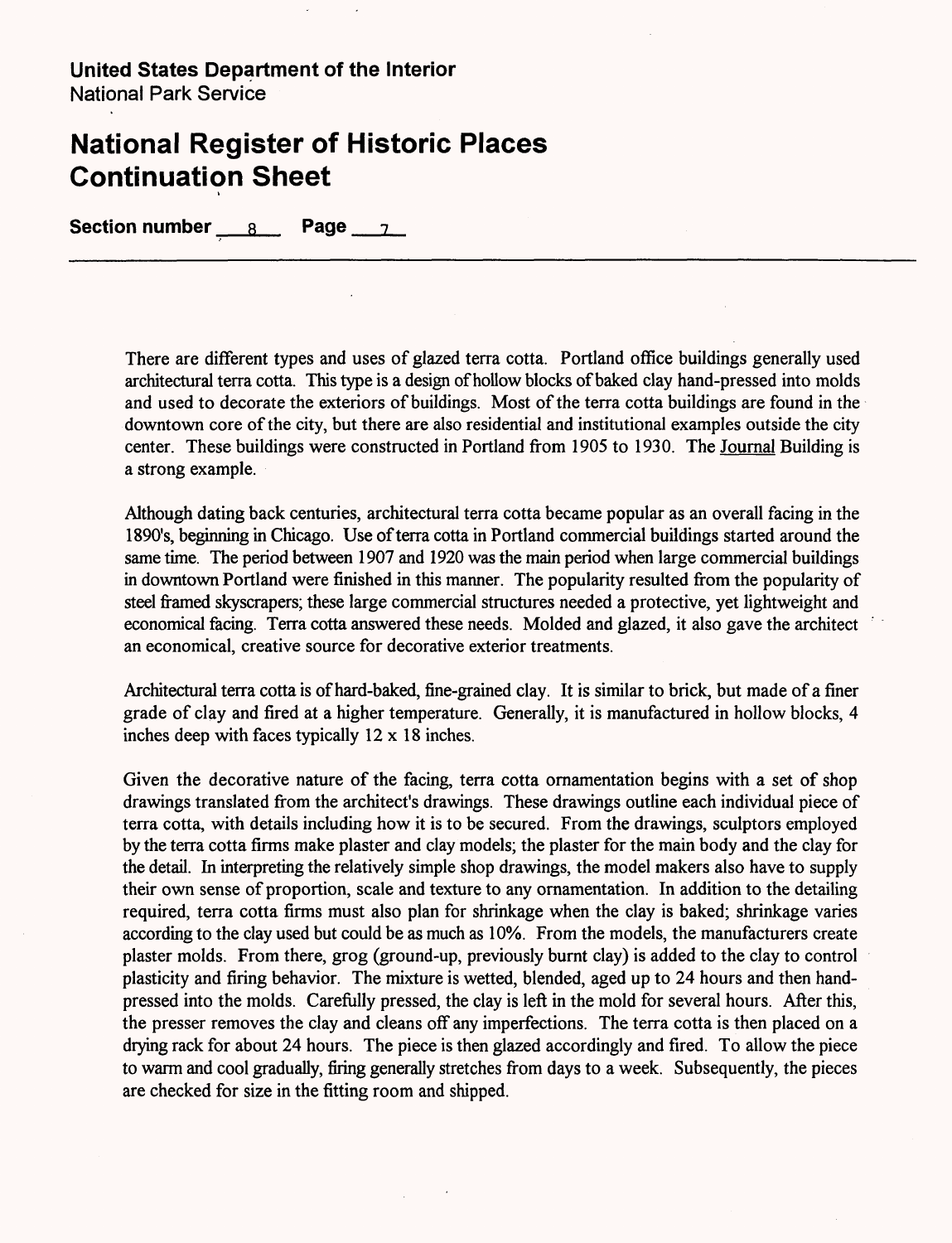# **National Register of Historic Places Continuation Sheet**

Section number 8 Page 8

The dominant firm manufacturing handmade architectural terra cotta for the Portland market was Gladding, McBean and Co. of San Francisco. They produced the terra cotta for the Journal Building. In the 1880's, Charles Gladding, visiting from Chicago, convinced his Midwestern partners to establish a plant in Lincoln, California after sending them samples of the clay. Initially, Gladding, McBean and Co. manufactured sewer pipe, but almost immediately began producing architectural terra cotta for buildings in Portland and elsewhere on the west coast. Other terra cotta firms active in Portland during the period were N. Clark & Son and Washington Brick, Lime & Sewer Pipe Company.

Masons installed the terra cotta from scaffolding while working from drawings. They attached the terra cotta to the building's skeleton using metal anchors. Generally, anchors were made of wrought iron before 1930. Preservation of such terra cotta is often difficult as water seeps in and eventually rusts the anchors; the weathering eventually explodes the terra cotta. Once in place, the masons would saturate the terra cotta with water, rake out the  $1/4$  inch joints about  $\frac{1}{2}$  inch, and point.

### **THE ARCHITECTURE OF NEWSPAPER BUILDINGS**

The exterior appearance of the building owes its character to the concept, prevalent in the United States for about 50 years, that a major city daily newspaper should be housed in a building with a clock tower. This concept had been first used in Portland for the newspaper plant of the Oregonian in 1891, so it is no mistake that arch rival Journal included one in its tower. Numerous newspaper plants in major cities all over the country had followed the same formula. The Oregonian Building design expressed this concept using Richardsonian Romanesque detailing, and the Oregon Journal Building (now known as the Jackson Tower) was a wedding cake design utilizing Beaux Arts Classical details. A third newspaper building in the city, the Telegram Building, focused on a Georgian Revival vocabulary.

Reid Brothers designed the Journal Building to be a freestanding office building,very similar in concept to the San Francisco Call newspaper building. [Regrettably, the Call Building was remodeled beyond recognition in 1938.]

Today, very few newspaper plants from the early development of big city dailies have survived. Both their office space and their printing plants became inadequate in size, as the cities and the newspapers grew, and the old buildings, because of their specialized nature, did not adapt well to re-use for general purpose.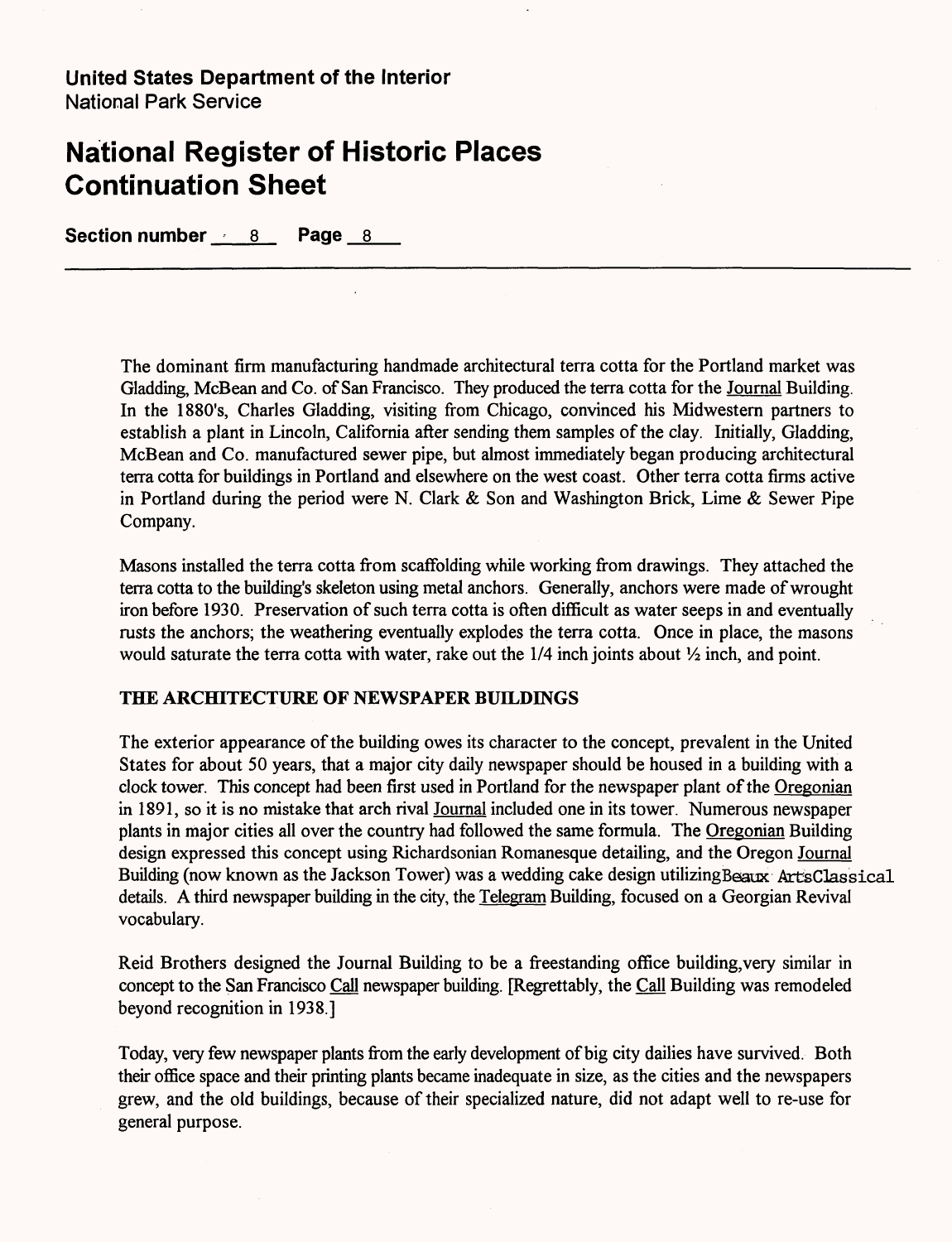Section number  $\frac{8}{2}$  Page  $\frac{9}{2}$ 

#### **COMPARISON WITH OTHER PORTLAND BUILDINGS**

The Journal Building is unique in Portland. It bears a superficial relationship to the former homes of other Portland newspapers, because they also featured clock towers. The Journal Building is one of only two surviving historic newspaper plants in the city, the other being the Telegram Building. The old Oregonian Building was demolished in the early 1950s, and the Portland News Building was demolished in 1961 for the construction of the Standard Plaza Building. The Oregon Journal's original home in the Goodnough Building disappeared with the construction of Pioneer Place. The Journal's next home (now Jackson Tower) survives as an office building and garage, but its last home, the waterfront Public Market Building, has been demolished.

The Journal Building stands as the campanile of Pioneer Courthouse Square, day and night enchanting Portlanders and visitors to the city. The architectural genius of the Reid Brothers created a timeless quality to this building which has delighted Portlanders for 83 years, and is likely to do so for generations to come.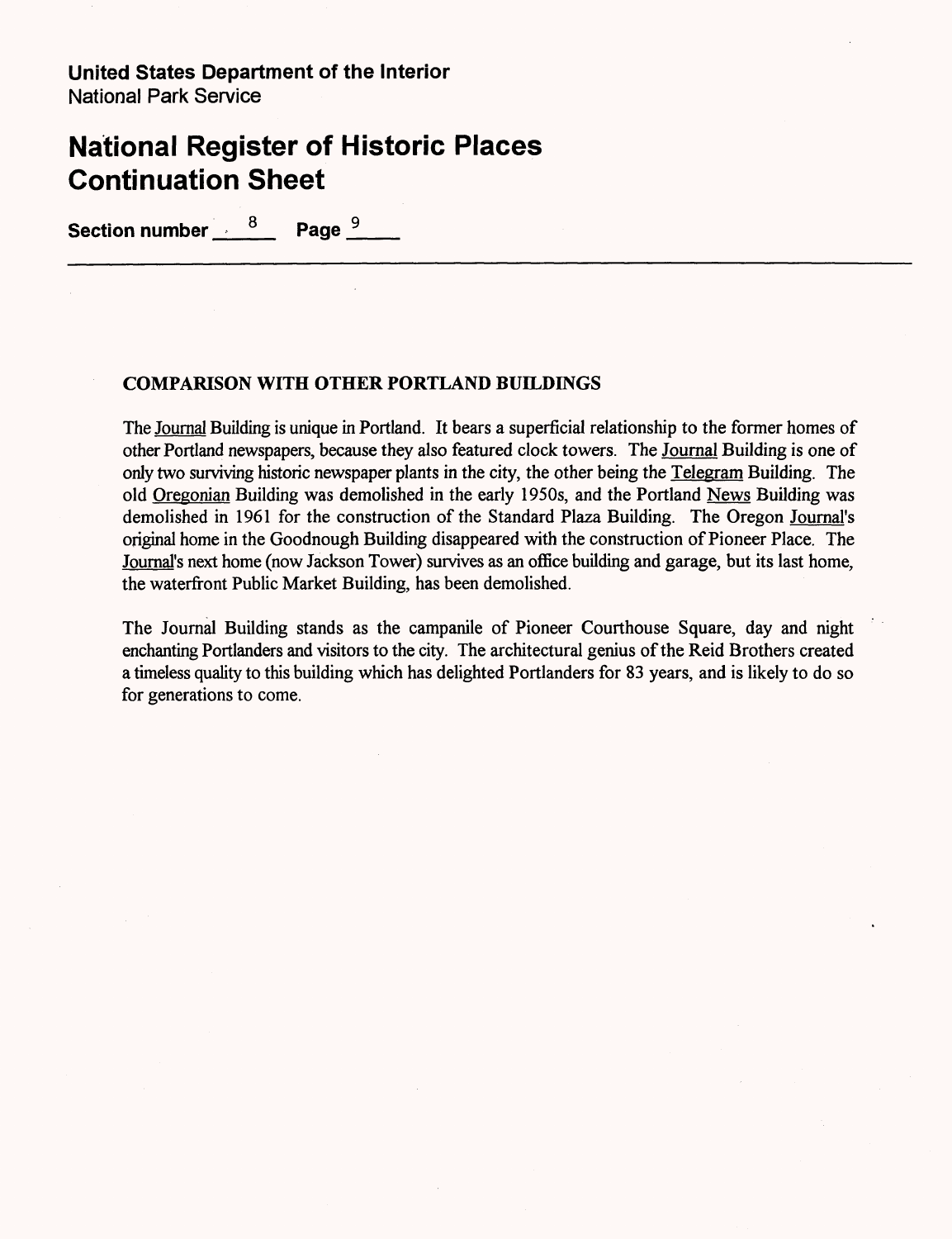Section number 9 Page 2

### **BIBLIOGRAPHY**

Abbott, Carl. Portland: Planning. Politics and Growth in a Twentieth Century City. (Lincoln: University of Nebraska, 1983).

Blumenson, John J. G. Identifying American Architecture. (Nashville, TN: American Association for State and Local History, 1977).

Bosker, Gideon and Lencek, Lena. Frozen Music. (Portland, OR: Western Imprints, 1985).

City of Portland Buildings Bureau microform and card files.

Ferriday, Virginia Guest, et al., Historic Resource Inventory. (Portland, OR: City of Portland, 1984).

Ferriday, Virginia Guest, Last of the Handmade Buildings: Glazed Terra Cotta in Downtown Portland (Portland, OR: Mark Publishing Company, 1984).

Labbe, John T., Fares. Please: Those Portland Trolley Years. (Caldwell, ID: The Caxton Printers, 1980)

MacColl, E. Kimbark. The Shaping of a City: Business and Politics in Portland. Oregon. 1885-1915. (Portland, OR: The Georgian Press, 1976)

MacColl, E. Kimbark. The Growth of a City: Power and Politics in Portland Oregon. 1915-50. (Portland, OR: The Georgian Press, 1979)

Multnomah County Tax Assessor records, microform, automated data files and card files.

Oregon Historical Society, Vertical Files.

The Oregonian

The Oregon Journal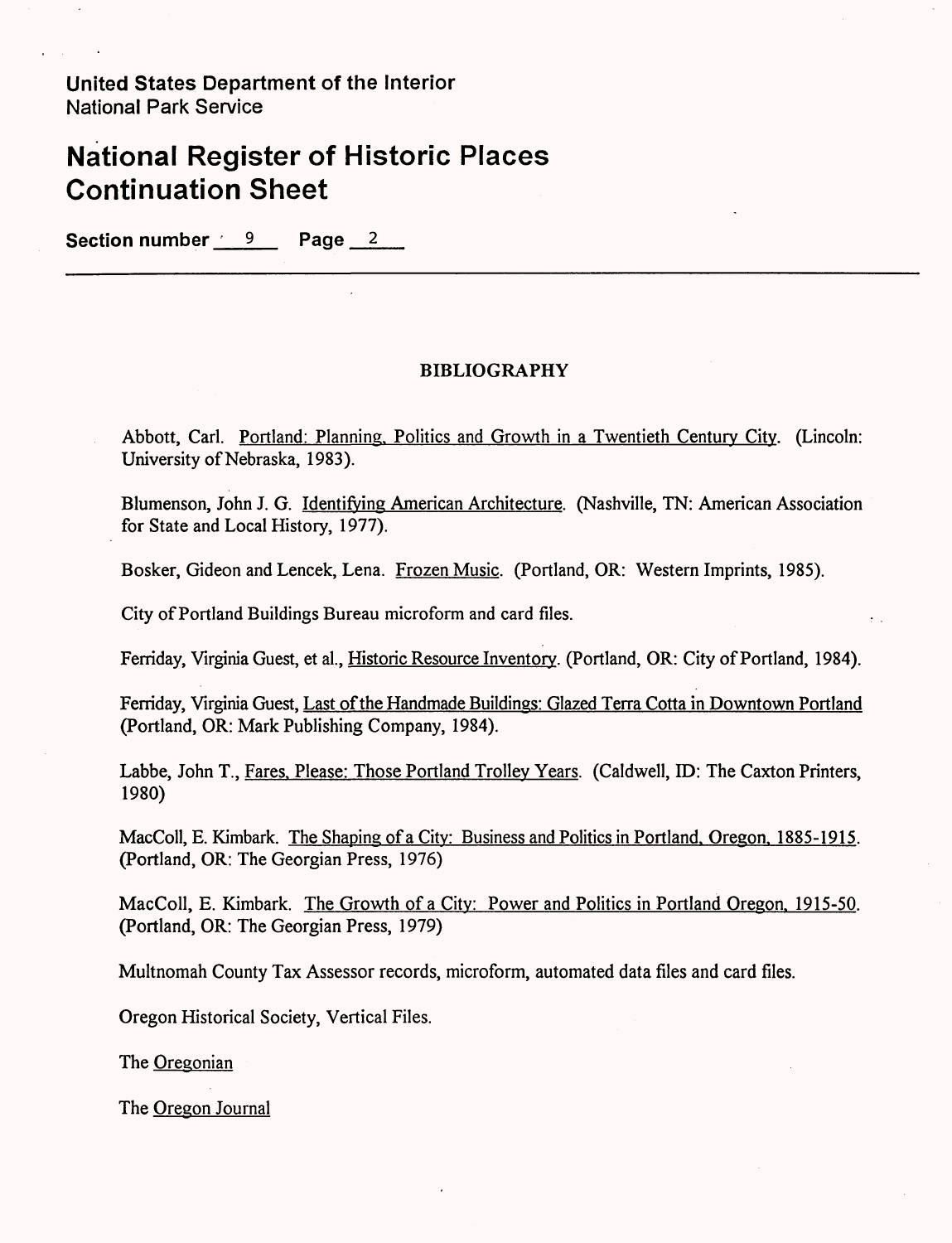Section number 9 Page 3

Polk's Portland, Oregon City Directory. (Portland, OR: Polks).

Poppeliers, John C., Chambers, S. Allen, and Schwartz, Nancy B. What Style Is It?. (Washington, D.C.: Preservation Press, 1983).

Ritz, Richard E., AIA, An Architect Looks at Downtown Portland (Portland, OR: The Greenhills Press, 1991).

Sanborn Fire Insurance Maps for Portland, Oregon.

Snyder, Eugene E., Portland Names and Neighborhoods. (Portland,OR: Binfort & Mort, 1979).

Vaughan, Thomas and Ferriday, Virginia Guest. Space. Style and Structure: Building in Northwest America. (Portland, OR: Oregon Historical Society, 1974).

Whiffen, Marcus. American Architecture Since 1780: A Guide to Styles. (Cambridge: The MIT Press, 1969).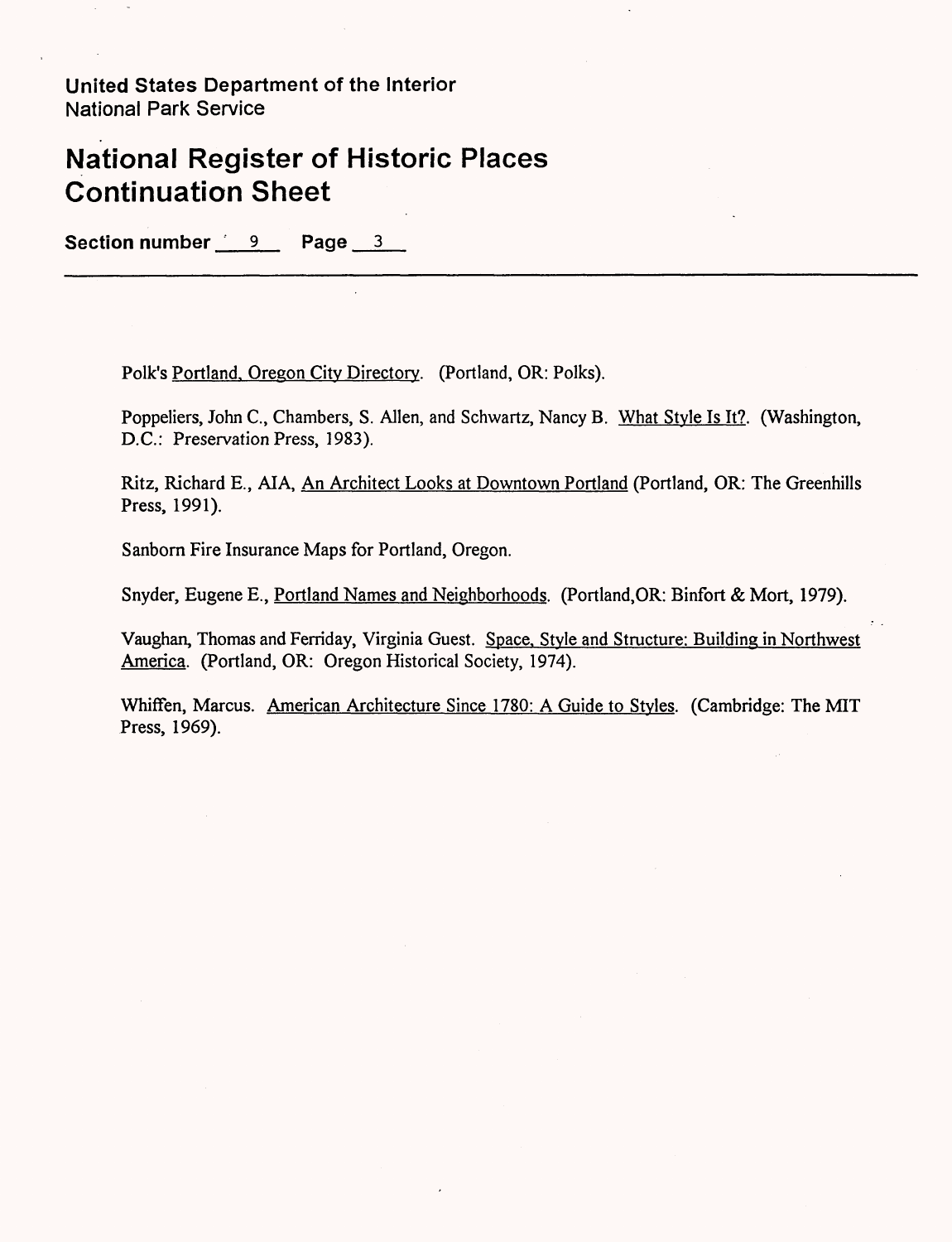| Journal Building<br>Name of Property                                                                                                                    | Multnomah, OR<br>County and State                                                                                                                                                                                                                                                                                     |  |  |  |
|---------------------------------------------------------------------------------------------------------------------------------------------------------|-----------------------------------------------------------------------------------------------------------------------------------------------------------------------------------------------------------------------------------------------------------------------------------------------------------------------|--|--|--|
| 10. Geographical Data                                                                                                                                   |                                                                                                                                                                                                                                                                                                                       |  |  |  |
| less than 1 acre $(10,000 \text{ sf.})$<br>Acreage of Property _<br><b>UTM References</b><br>(Place additional UTM references on a continuation sheet.) | $(0.22 \text{ acres})$<br>Portland, Oregon-Washington<br>1:24000                                                                                                                                                                                                                                                      |  |  |  |
| $[5]2, 5]4, 6, 0$ $[5, 0]4, 0]4, 2, 0$<br> 1,0 <br>Northing<br>Zone<br>Easting<br>$\mathbf{P}$                                                          | 3<br>Northing<br>Easting<br>Zone<br>4<br>See continuation sheet                                                                                                                                                                                                                                                       |  |  |  |
| <b>Verbal Boundary Description</b><br>(Describe the boundaries of the property on a continuation sheet.)                                                |                                                                                                                                                                                                                                                                                                                       |  |  |  |
| <b>Boundary Justification</b><br>(Explain why the boundaries were selected on a continuation sheet.)<br>11. Form Prepared By                            |                                                                                                                                                                                                                                                                                                                       |  |  |  |
|                                                                                                                                                         |                                                                                                                                                                                                                                                                                                                       |  |  |  |
| John M. Tess<br>name/title _____________                                                                                                                |                                                                                                                                                                                                                                                                                                                       |  |  |  |
| organization __________Heritage Investment Corporation ___ date November, 15, 1995                                                                      |                                                                                                                                                                                                                                                                                                                       |  |  |  |
| street & number 123 NW 2nd Ave., #200 telephone (503) 228-0272                                                                                          |                                                                                                                                                                                                                                                                                                                       |  |  |  |
| Portland<br>$city$ or town $\_\_$                                                                                                                       | $\frac{1}{2}$ state $\frac{1}{2}$ $\frac{1}{2}$ $\frac{1}{2}$ $\frac{1}{2}$ $\frac{1}{2}$ $\frac{1}{2}$ $\frac{1}{2}$ $\frac{1}{2}$ $\frac{1}{2}$ $\frac{1}{2}$ $\frac{1}{2}$ $\frac{1}{2}$ $\frac{1}{2}$ $\frac{1}{2}$ $\frac{1}{2}$ $\frac{1}{2}$ $\frac{1}{2}$ $\frac{1}{2}$ $\frac{1}{2}$ $\frac{1}{2}$ $\frac{1$ |  |  |  |
| <b>Additional Documentation</b>                                                                                                                         |                                                                                                                                                                                                                                                                                                                       |  |  |  |
| Submit the following items with the completed form:                                                                                                     |                                                                                                                                                                                                                                                                                                                       |  |  |  |
| <b>Continuation Sheets</b>                                                                                                                              |                                                                                                                                                                                                                                                                                                                       |  |  |  |
| <b>Maps</b>                                                                                                                                             |                                                                                                                                                                                                                                                                                                                       |  |  |  |
| A USGS map (7.5 or 15 minute series) indicating the property's location.                                                                                |                                                                                                                                                                                                                                                                                                                       |  |  |  |
| A Sketch map for historic districts and properties having large acreage or numerous resources.                                                          |                                                                                                                                                                                                                                                                                                                       |  |  |  |
| Photographs                                                                                                                                             |                                                                                                                                                                                                                                                                                                                       |  |  |  |
| Representative black and white photographs of the property.                                                                                             |                                                                                                                                                                                                                                                                                                                       |  |  |  |

#### **Additional items**

 $\mathcal{L}$ 

(Check with the SHPO or FPO for any additional items)

| <b>Property Owner</b>    |                                                     |            |                          |  |
|--------------------------|-----------------------------------------------------|------------|--------------------------|--|
|                          | (Complete this item at the request of SHPO or FPO.) |            |                          |  |
| name                     | Morgan Park, Inc.                                   |            |                          |  |
| street & number          | 720 SW Washington, #330                             |            | telephone (503) 226-7025 |  |
| city or town ___________ | Portland                                            | state $OR$ | zip code <u>97205</u>    |  |

Paperwork Reduction Act Statement: This information is being collected for applications to the National Register of Historic Places to nominate properties for listing or determine eligibility for listing, to list properties, and to amend existing listings. Response to this request is required to obtain a benefit in accordance with the National Historic Preservation Act, as amended (16 U.S.C. 470 *et seq.).*

Estimated Burden Statement: Public reporting burden for this form is estimated to average 18.1 hours per response including time for reviewing instructions, gathering and maintaining data, and completing and reviewing the form. Direct comments regarding this burden estimate or any aspect of this form to the Chief, Administrative Services Division, National Park Service, P.O. Box 37127, Washington, DC 20013-7127; and the Office of Management and Budget, Paperwork Reductions Projects (1024-0018), Washington, DC 20503.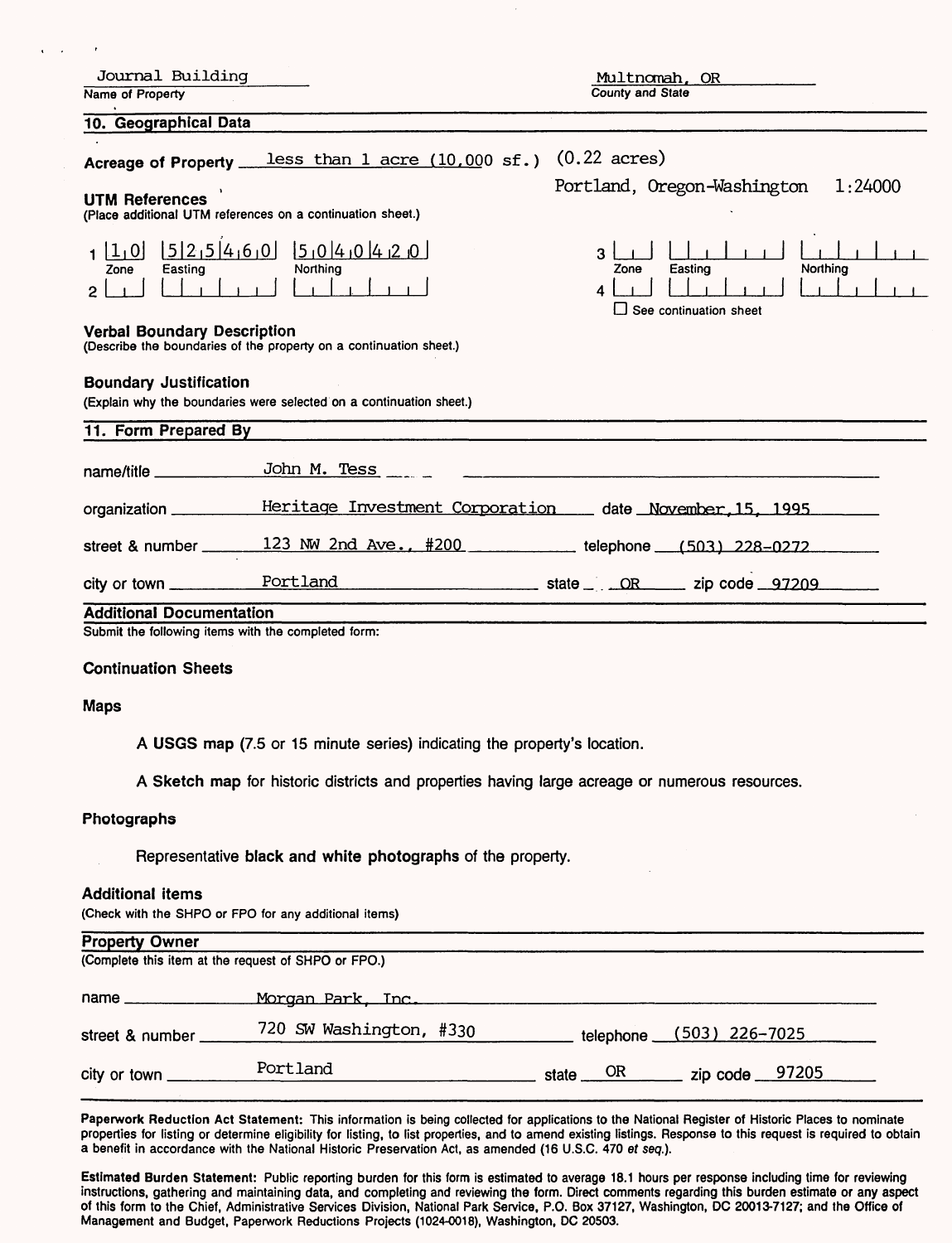# **National Register of Historic Places Continuation Sheet**

Section number 10 Page 2

### **VERBAL BOUNDARY DESCRIPTION**

The Journal Building is located on Lots 7 and 8 of Block 180, Portland, Multnomah County, Oregon.

### **BOUNDARY JUSTIFICATION**

The boundary is the legally recorded boundary lines for the building for which National Register status is being requested.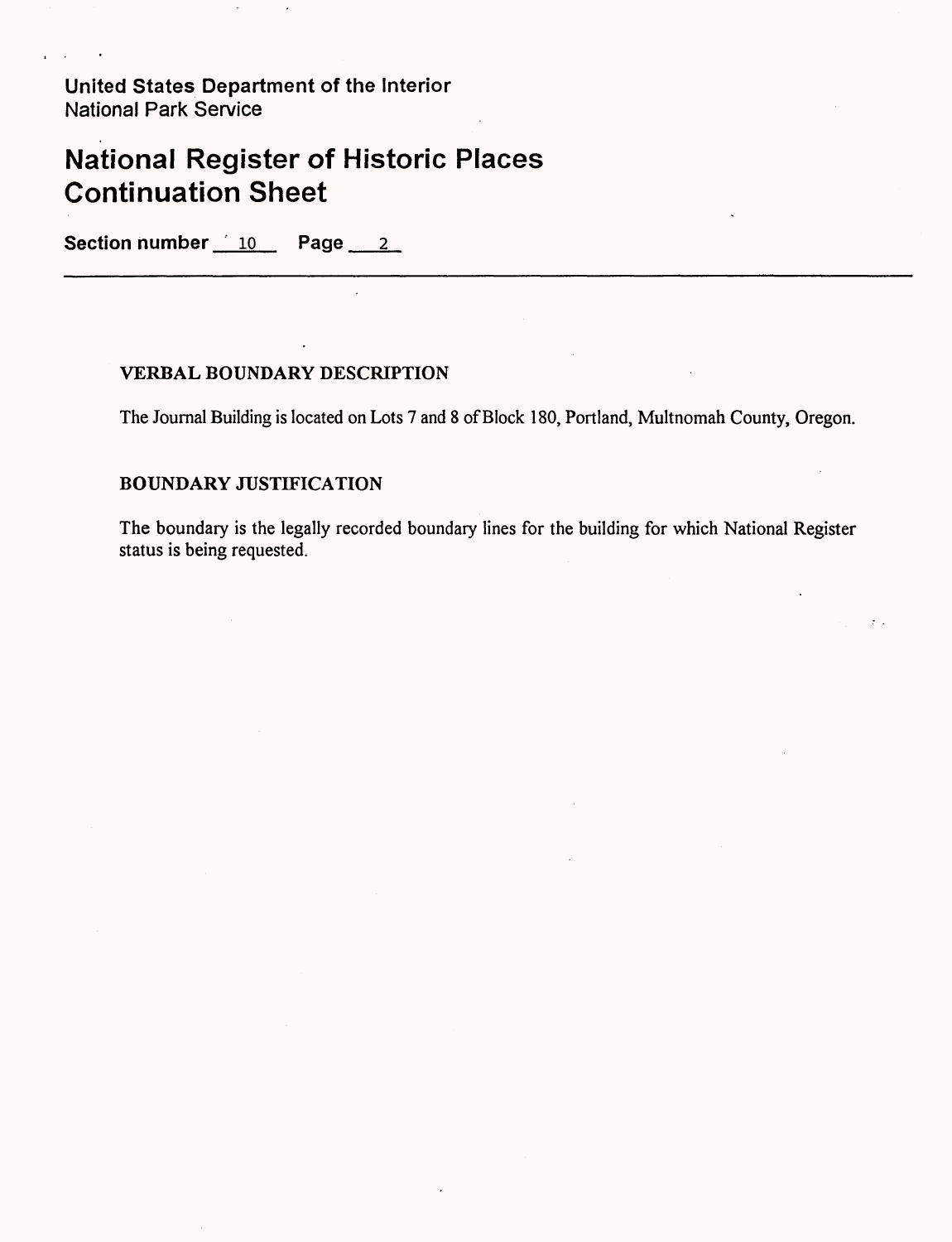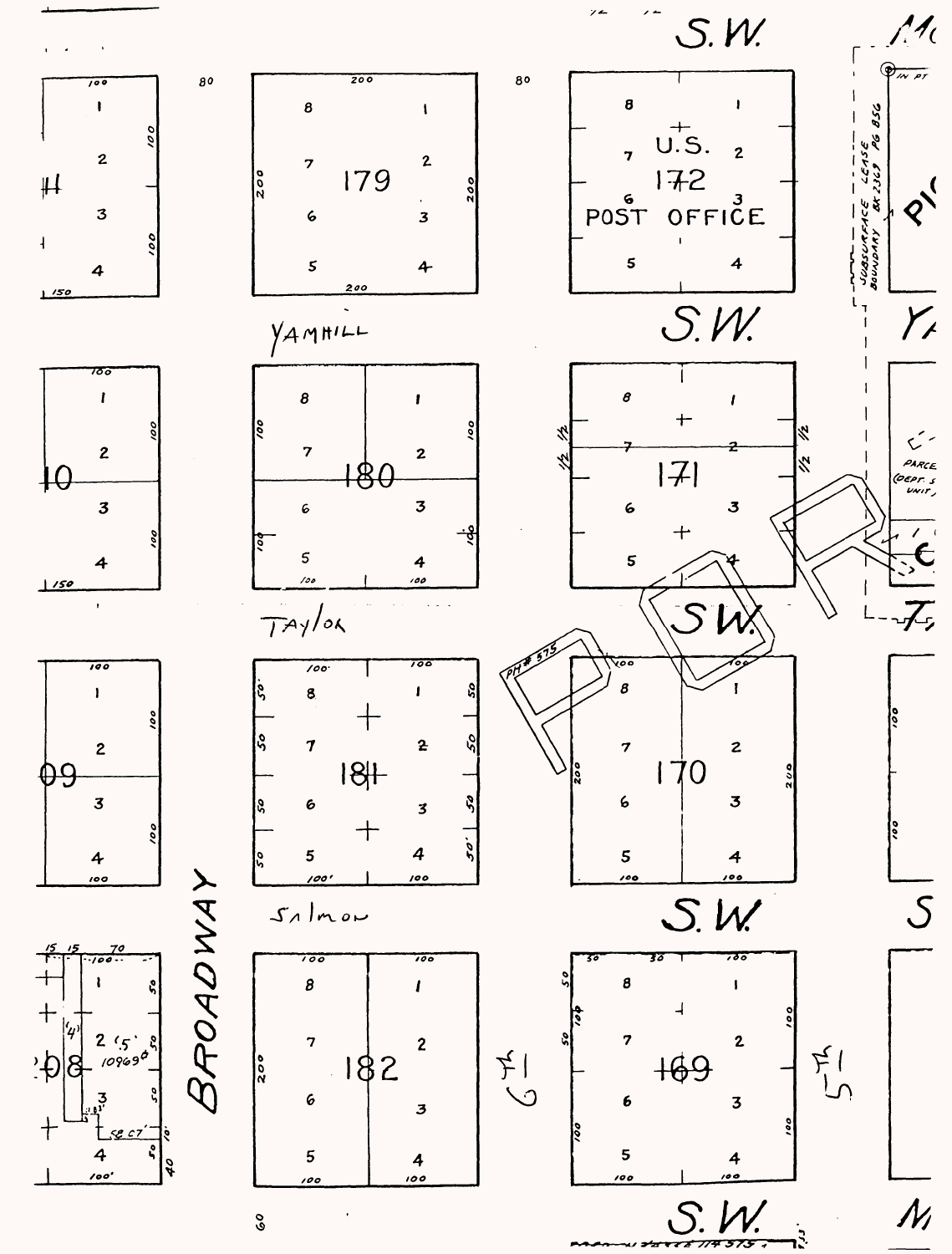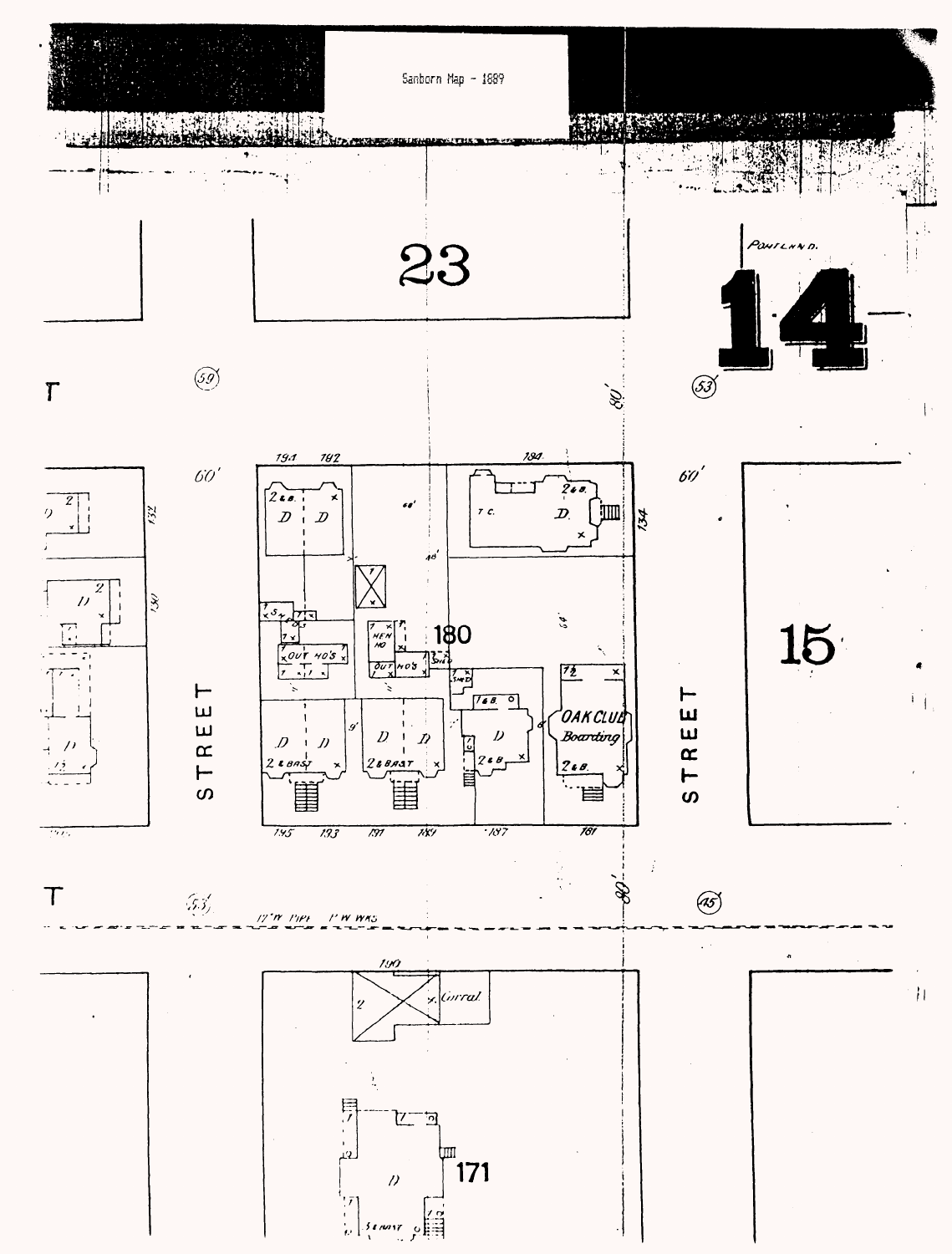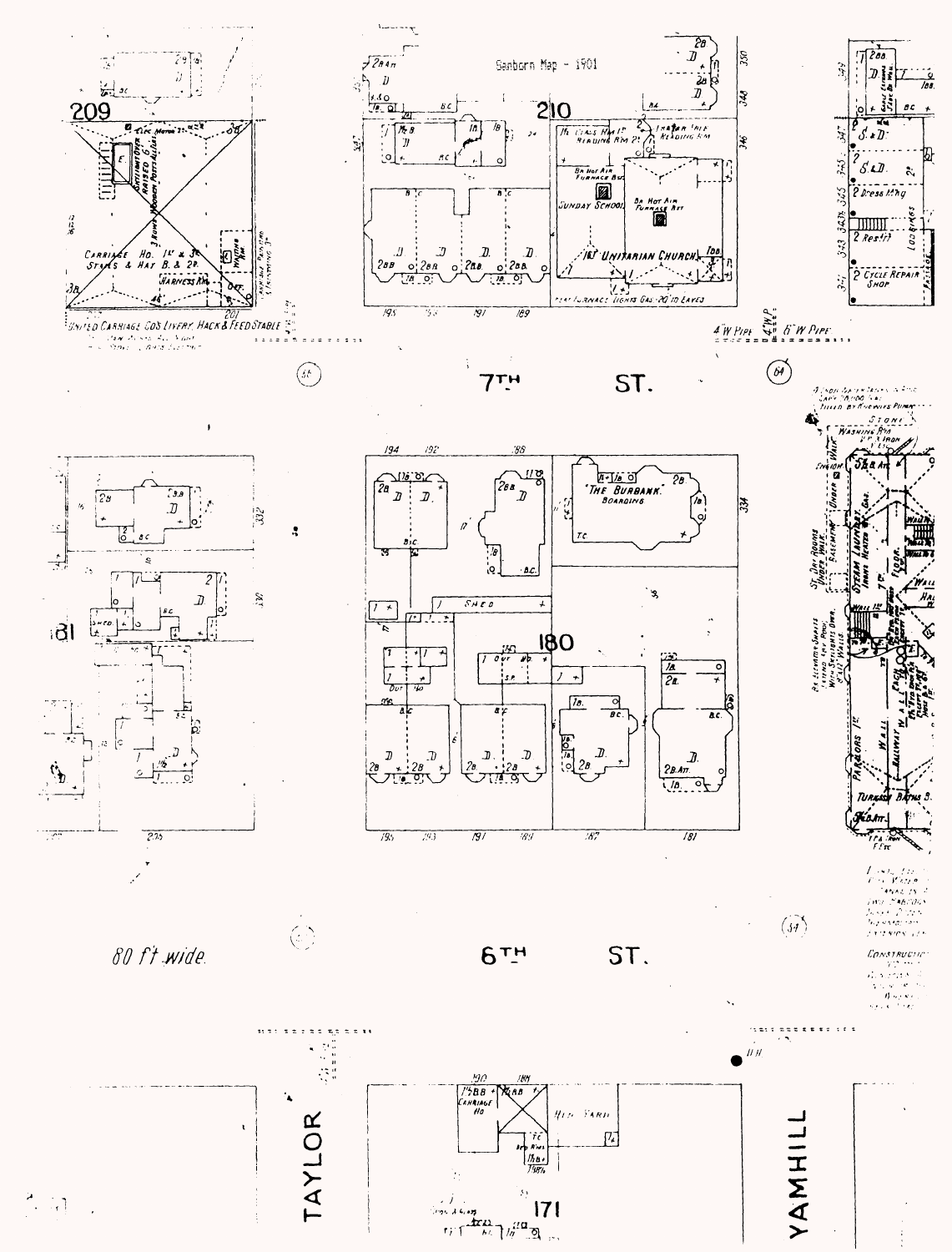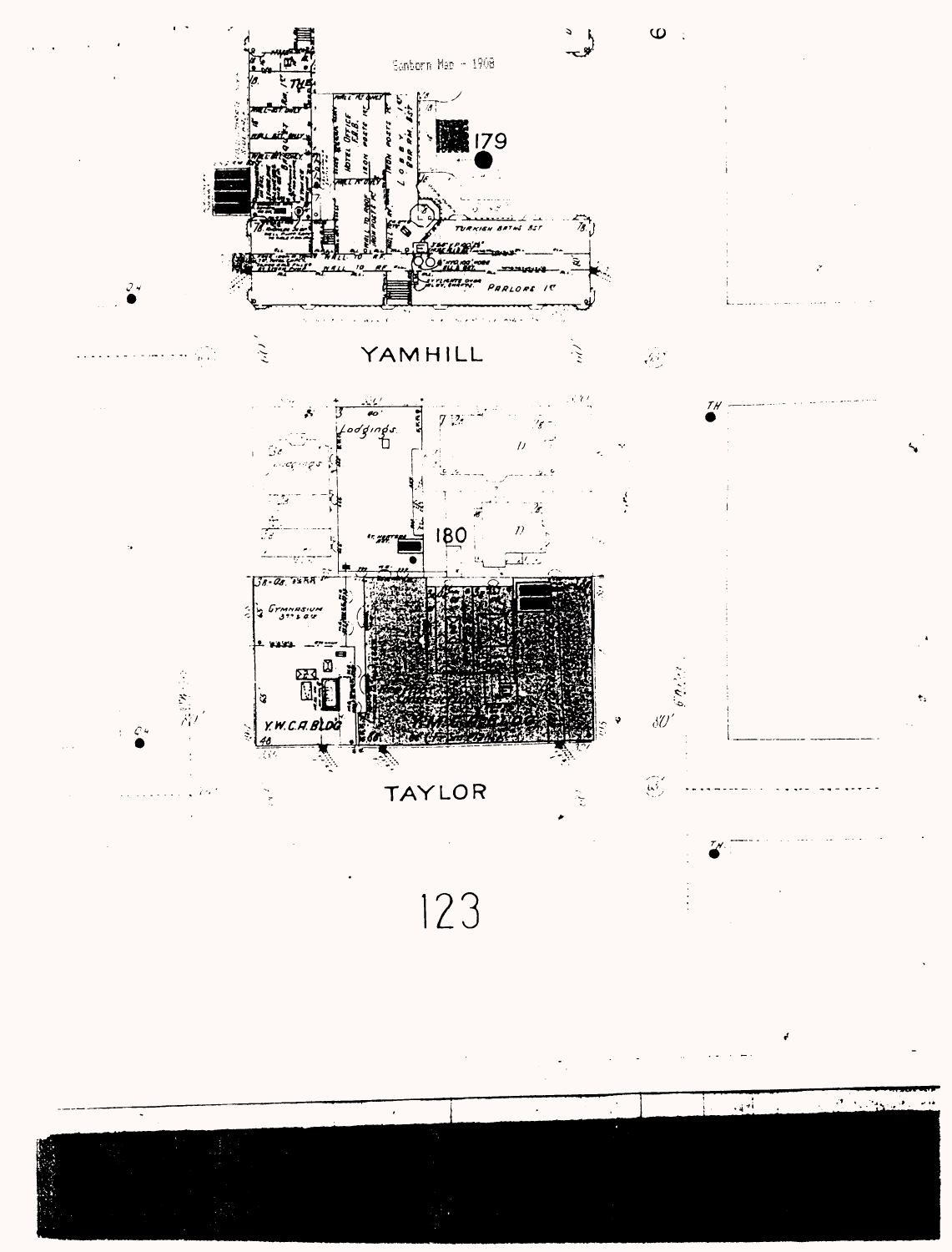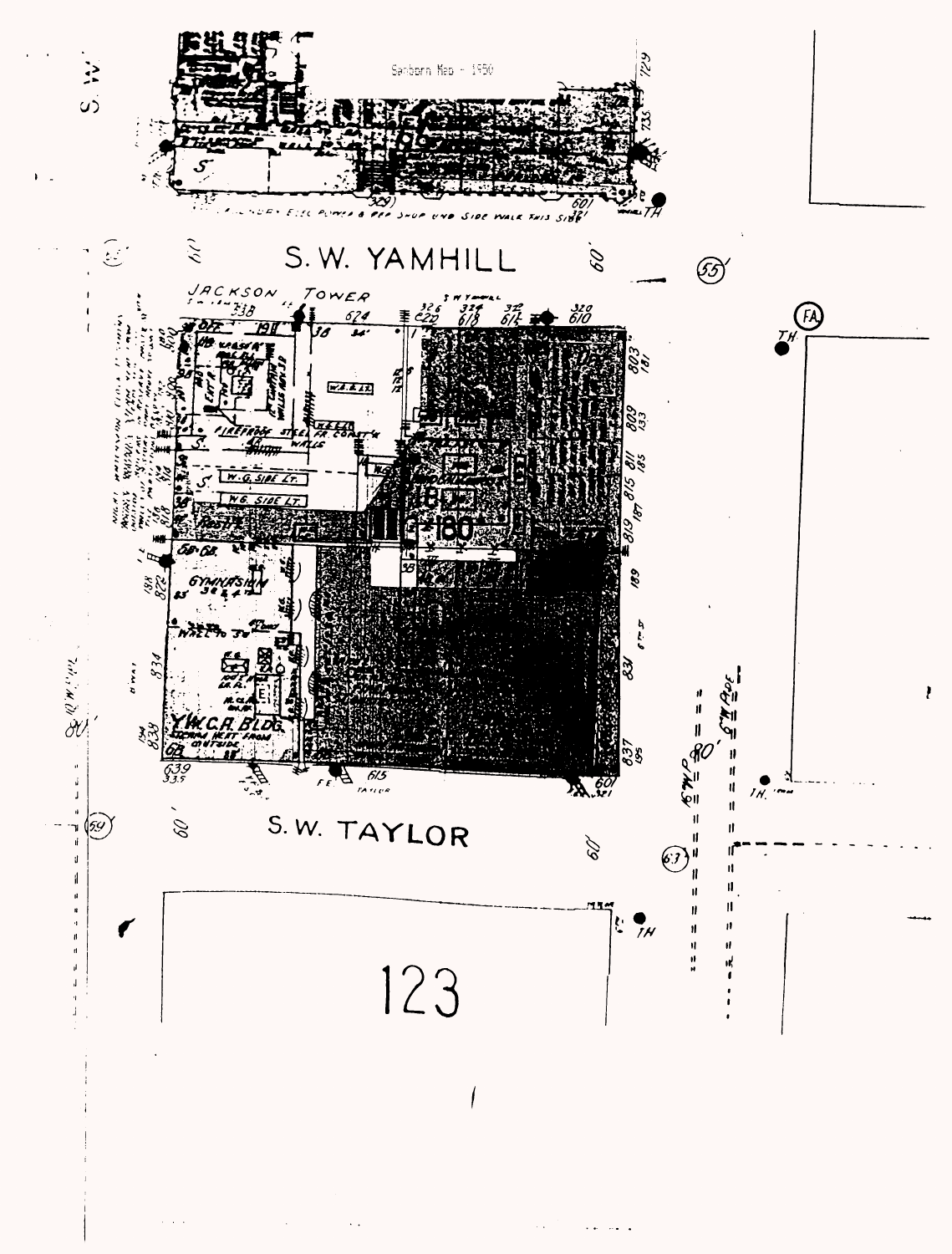

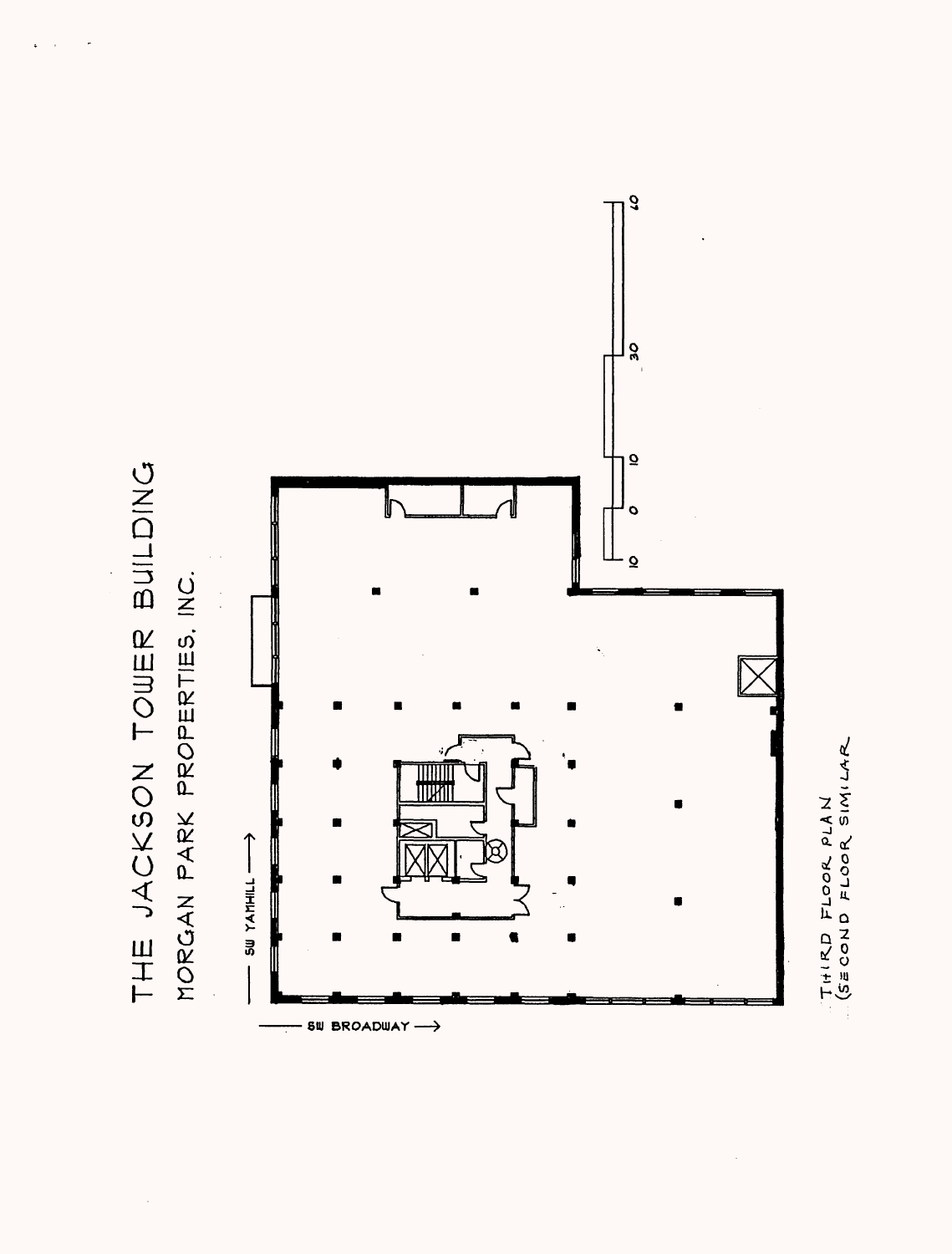

TYPICAL TOWER FLOOR PLAN